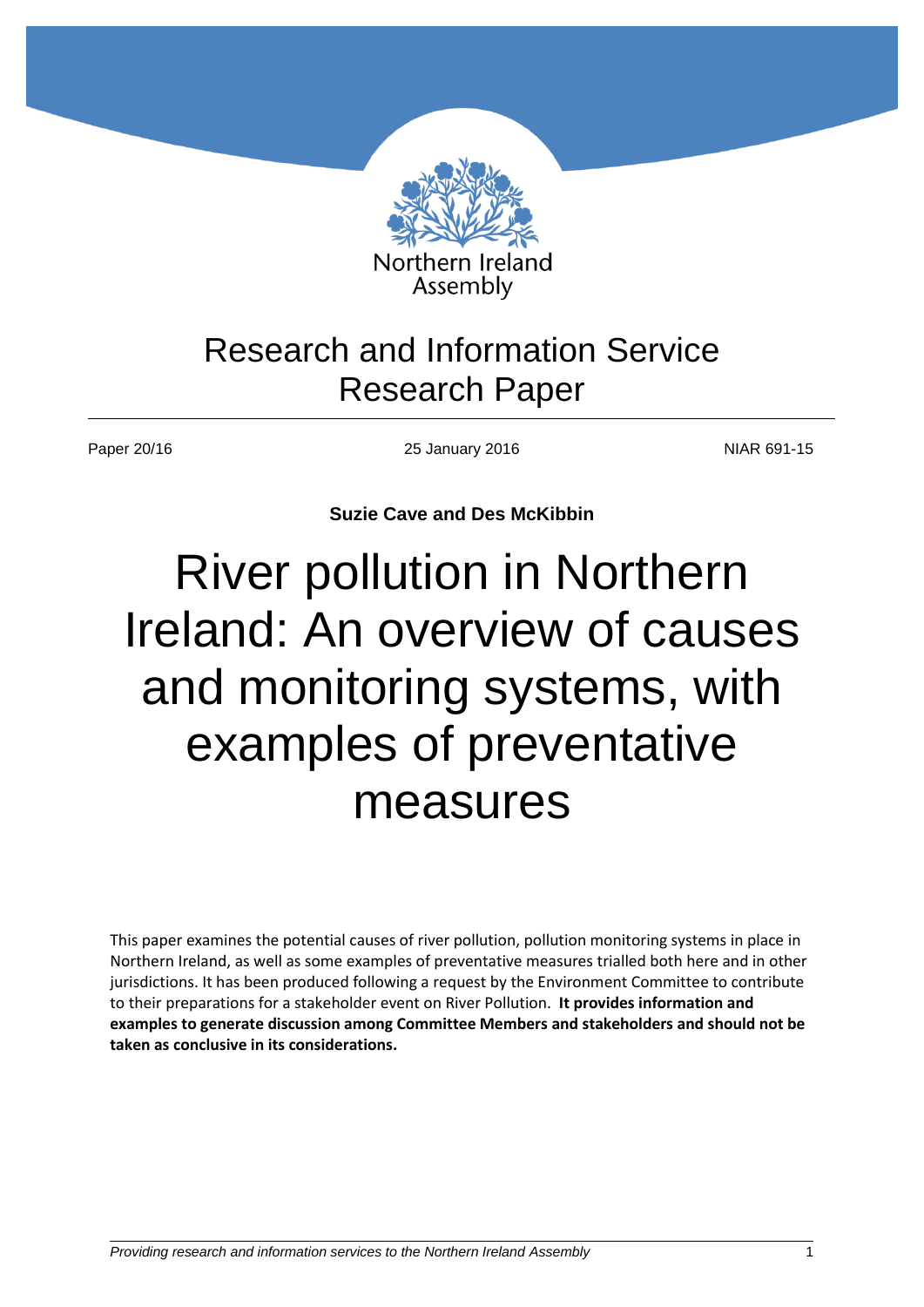# <span id="page-1-0"></span>Executive Summary

This paper examines the potential causes of river pollution and monitoring systems in place in Northern Ireland (NI), as well as some examples of preventative measures trialled both here and in other jurisdictions. It has been produced following a request by the Environment Committee to contribute to their preparations for a stakeholder event on River Pollution. It provides information and examples to generate discussion among Committee Members and stakeholders and should not be taken as conclusive in its considerations.

Section 2 of the paper identifies a number of examples of approaches taken to preventing pollution. Pollution prevention forms part of the overall process of pollution management (pollution prevention, monitoring, response and enforcement) which is underpinned by effective approaches to water quality management and the implementation of the Water Framework Directive. This includes the implementation of River Basin Management Plans (RBMPs) and complying with environmental regulations for preventing water pollution e.g. consent to discharge permits. As requested by the Environment Committee, the paper explains the operation of a similar system in Scotland under the Controlled Activities Regulations which provides a hierarchy of licensing depending on the risk level of activities. This section also explores Sustainable Drainage Systems (SuDs) as an example of pollution prevention through mitigating the threats caused by overflows of untreated waste into nearby streams, rivers, or other water bodies during periods of intense rainfall. As requested by the Environment Committee, it also presents information on the replacement septic tank scheme in the Republic of Ireland and explains the situation in Northern Ireland. Enforcement may be seen as a form of prevention, and it may be of interest to find out whether current measures, explained under section 5, are considered sufficient.

Section 3 of the paper is concerned with highlighting a number of causes to river pollution using data from DOE. There is a need to investigate further approaches to addressing the ongoing problem of diffuse source pollution, particularly rural diffuse pollution as discussed in section 2.2. A number of other legislatures have introduced diffuse and rural diffuse actions plans such as Scotland and Wales, and England is consulting on one (see Information Box 1). The increased growth in 'other' sources and 'unknown' causes since 2009 suggests a growing problem with detection and further explanation as to whether this is the result of operational problems or other external factors may be needed. Other main causes of pollution include equipment failure and poor practice; does this suggest the need for improved education, awareness development and support across the business, industry and agriculture sectors?

Section 4 focuses on the monitoring of river pollution in NI. Similar to other jurisdictions (as detailed in Section 4.4) when dealing with incidents of pollution, NIEA's Operations Team rely on reports of incidents by the public and industry and on detection by field agents during their ongoing work and monitoring of river bodies. It may be of interest to find out whether current mechanisms for the reporting of pollution incidents are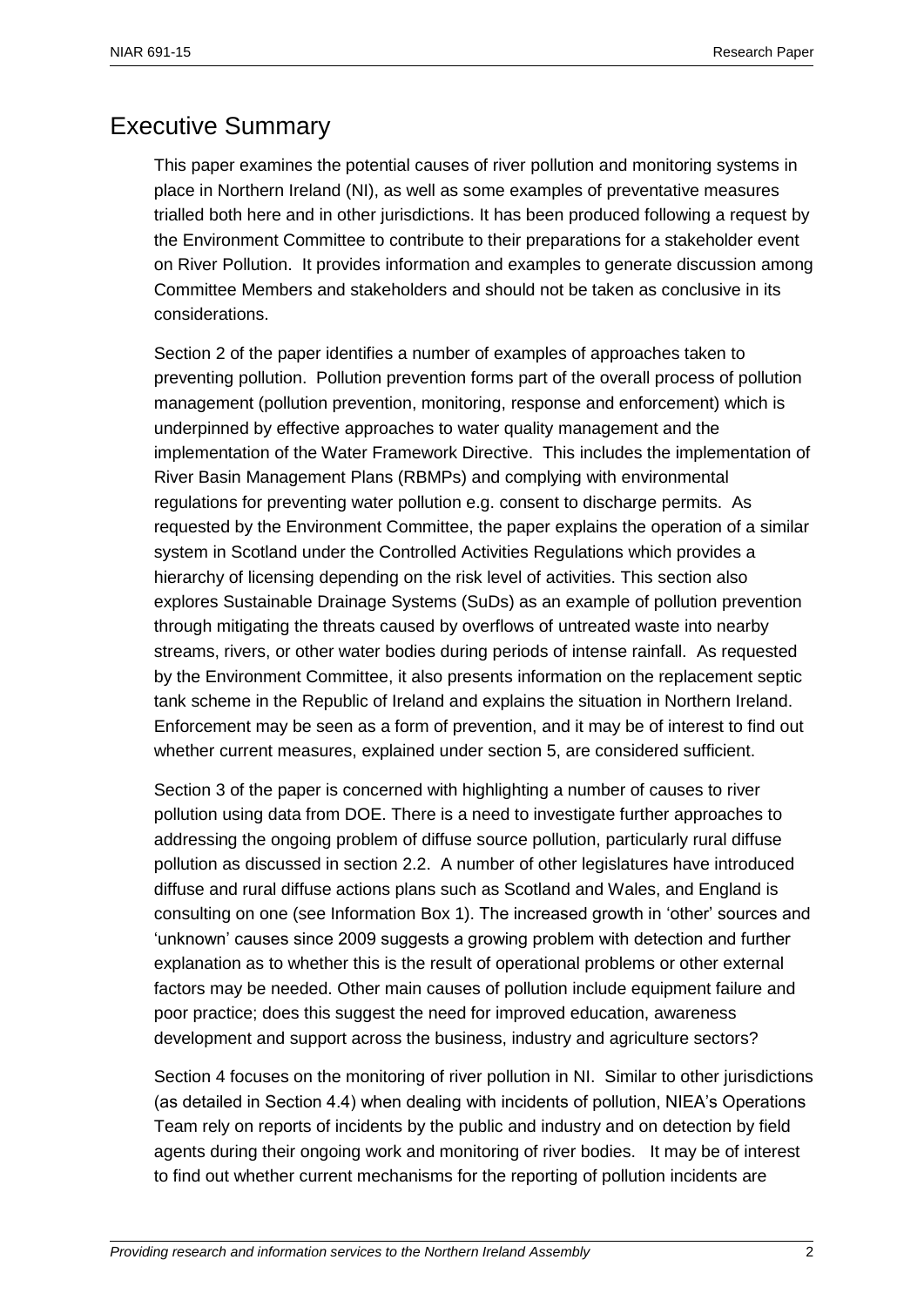utilised and efficient. For example, the Pollution Incident Hotline directs calls made outside of office hours to the EA in Reading, who contacts an on-call officer in NI. It may be interesting to find out how many calls are made out of hours and whether this approach affects the response time and efficiency in any way.

Another area considered is the duty/requirement for any business/industry to report a pollution incident. Requirements include the reporting of emissions to water environments under the Pollution Inventory (for NIEA regulated business). However these are required on an annual basis, and it may be of interest to find out whether there are any requirements for the immediate reporting of pollution incidents from all industry/business, similar to Scotland under the Controlled Activities Regulations (CAR).

The responsible operation of business, industry and agriculture in NI is largely controlled through the environmental permitting process. Changes to environmental permitting are to be introduced through the Environmental Better Regulation Bill which will bring a hierarchy of licensing, similar to that in Scotland under the Controlled Activities Regulations (see section 2.3.2). This allows regulators to focus efforts on high risk activities. However, further detail on the operation of this is to be provided under supplementary regulations in Schedule 1 of the Bill, which the Department may be able to provide in due course. It may be of interest to find out whether pollution reporting requirements will be included under the new permitting regime.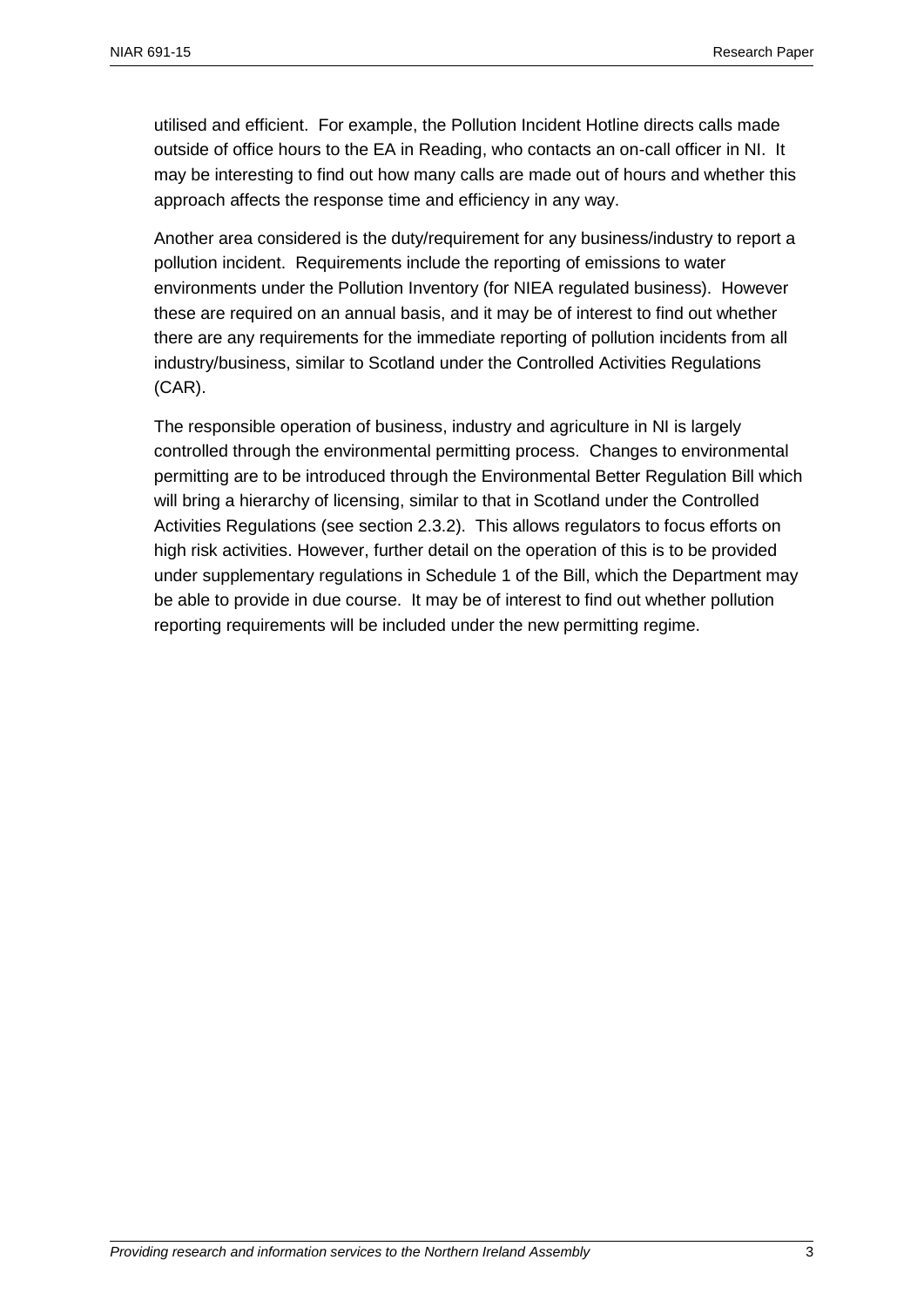# <span id="page-3-0"></span>Key Points

- The management of water quality under the Water Framework Directive is instrumental in the prevention of river pollution.
- **Perevention approaches include the effective implementation of River Basin** Management Plans (RBMPs) and complying with environmental regulations for preventing water pollution e.g. consent to discharge permits under the Water Order 1999.
- It has been suggested that it is human activities, such as agriculture and industry, which are the main causes of water pollution in Europe.
- Scottish and Northern Ireland Governments both recognise diffuse pollution as the biggest pollution threat to their respective water environments. Scotland has a Rural Diffuse Pollution Plan with legislation in place to tackle diffuse pollution from rural sources.
- Similar to other jurisdictions, NIEA's Operations Team rely on reports of pollution incidents by the public and industry and on detection by field agents during their ongoing work and monitoring of river bodies.
- **Further consideration is needed around the requirements for businesses and** industries to report pollution incidents to NIEA and this has been discussed in section 4.2.2
- **Problems related to river quality and pollution incidents are not solely an NIEA** problem due to the dispersal of responsibilities across departments. Therefore, there may be a need for a more integrated and joined-up approach.
- While departmental re-organisation in May 2016 may bring an opportunity for more joined up working, it is important that work is underway to ensure the effective changeover and amalgamation of two departments (DARD and DOE) with different, and sometimes competing, priorities.
- The current Minister has suggested the creation of an independent Environmental Protection Agency (EPA). However, further details will be needed on the positioning of responsibilities within the new department and EPA to ensure all responsibilities are given equal weight.
- Changes to environmental permitting under the Better Regulation Bill may bring opportunities for improvements, however further detail on the new regime is required.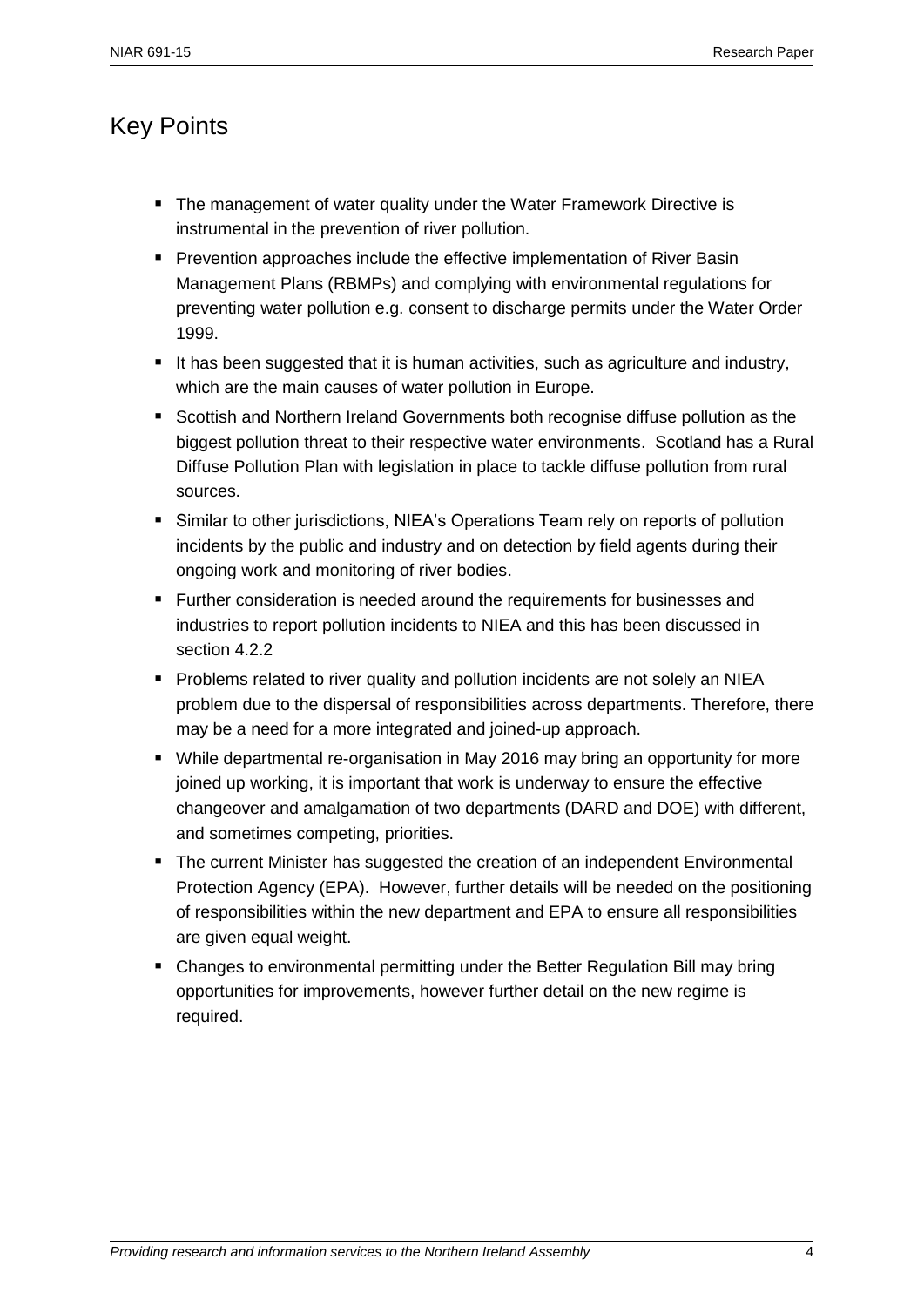# <span id="page-4-0"></span>Contents

| 1              |                                                                                   |  |  |  |
|----------------|-----------------------------------------------------------------------------------|--|--|--|
| 2              |                                                                                   |  |  |  |
| 2.1            |                                                                                   |  |  |  |
| 2.2            |                                                                                   |  |  |  |
| 2.2.1          |                                                                                   |  |  |  |
| 2.2.2          | National legislation and identification of River Basin Districts and Authorities8 |  |  |  |
| 2.2.3          |                                                                                   |  |  |  |
| 2.2.4          |                                                                                   |  |  |  |
| 2.3            |                                                                                   |  |  |  |
| 2.4            |                                                                                   |  |  |  |
| 2.5            |                                                                                   |  |  |  |
| 2.5.1          |                                                                                   |  |  |  |
| 2.6            |                                                                                   |  |  |  |
| 3              |                                                                                   |  |  |  |
| 3.1            |                                                                                   |  |  |  |
| 3.1.1          |                                                                                   |  |  |  |
| 3.1.2          |                                                                                   |  |  |  |
| $\overline{4}$ |                                                                                   |  |  |  |
| 4.1            |                                                                                   |  |  |  |
| 4.2            |                                                                                   |  |  |  |
| 4.2.1          |                                                                                   |  |  |  |
| 4.2.2          |                                                                                   |  |  |  |
| 4.3            |                                                                                   |  |  |  |
| 4.4            |                                                                                   |  |  |  |
| 4.4.1          |                                                                                   |  |  |  |
| 5              |                                                                                   |  |  |  |
| 6              |                                                                                   |  |  |  |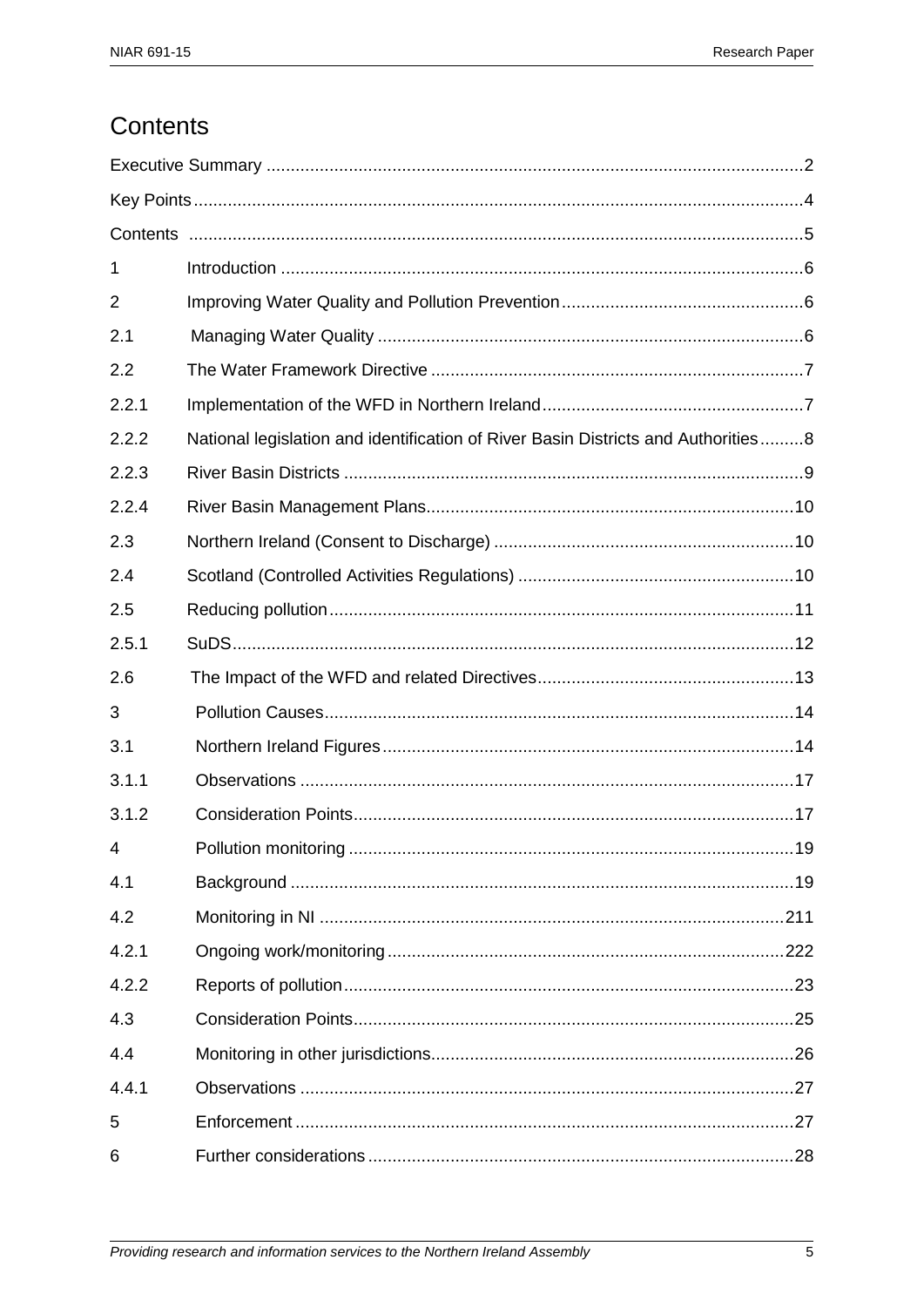# <span id="page-5-0"></span>1 Introduction

The following paper is principally an information paper to supplement discussion at the Environment Committee's Stakeholder Event on River Pollution. Suggestions made and examples used are not conclusive and have been presented in a way to encourage further discussion, examples and insights from stakeholders.

As requested by the Environment Committee, the paper considers river pollution from the following aspects: pollution prevention approaches through the management of water quality under the Water Framework Directive (WFD) and associated legislation; the main causes of river pollution in Northern Ireland (NI); and the monitoring of pollution incidents in NI. Finally it offers some suggested areas for further consideration.

# <span id="page-5-1"></span>2 Improving Water Quality and Pollution Prevention

Approaches to managing water quality in the United Kingdom (UK) and the Republic of Ireland (Ireland) are set within the wider legislative framework imposed by the European Commission's Water Framework Directive (WFD). In implementing the WFD member states were required to adopt a process of River Basin Management Planning as a means of managing the often unique conditions and threats to their water resource. River Basin Management Plans (RBMPs) include an assessment of the multiple pressures on the water environment as well as a programme of measures to mitigate these pressures and improve water body status.<sup>1</sup>

The purpose of this paper is to identify examples of approaches taken to preventing pollution and improving water quality.

# <span id="page-5-2"></span>2.1 Managing Water Quality

 $\overline{\phantom{a}}$ 

At the European level there has been realisation of the need to manage the multiple stresses being placed on Europe's water resources with the European Economic Community (EEC) identifying water pollution as a priority matter at its First Action Programme on the Environment in 1973.<sup>2</sup> The initial response by the EEC included the 1976 Bathing Water Directive, aimed at improving beaches and the 1980 Drinking Water Directive<sup>3</sup>, which sought to improve the quality of drinking water. During the 1990s European Legislation began to address key sources of pollution such as waste water, agriculture and major industries, with the Directives on urban waste water

<sup>1</sup> Hering, D (2015) Managing aquatic ecosystems and water resources under multiple stress — an introduction to the MARS project. *Science of the Total Environment,* vol. 503–504, pages 10–21[online] available from[: http://nia1.me/2xv](http://nia1.me/2xv)

<sup>2</sup> Environmental Law [online] Prevention and Control of Water Pollution: UK Legislation. Available from:<http://nia1.me/2xn>

<sup>&</sup>lt;sup>3</sup> EC [online] The Drinking Water Directive. Available from:<http://nia1.me/2xr>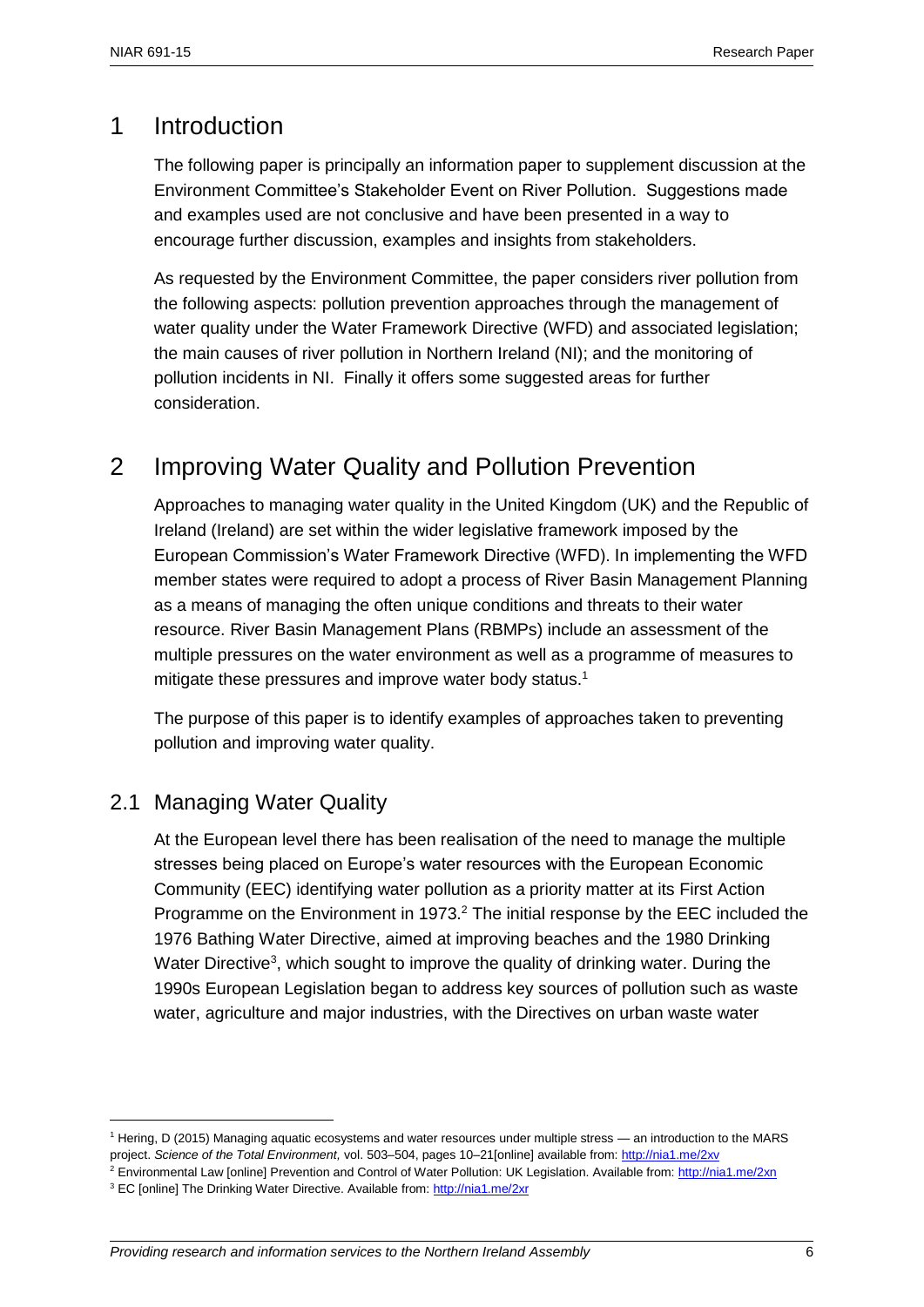treatment<sup>4</sup>, nitrates pollution from agriculture<sup>5</sup> and integrated pollution and prevention control (IPPC) which controls industrial emissions<sup>6</sup>.

Building on the success and also key learning points of these policies, a review of EU water policy was initiated. This eventually led to the development of the EU's most farreaching and holistic fresh water policy – the Water Framework Directive<sup>7</sup> which was introduced in 2000.

### <span id="page-6-0"></span>2.2 The Water Framework Directive

The WFD establishes a legal framework for protecting rivers, lakes, estuaries, inland coastal waters and groundwater bodies across Europe. During its first management cycle it required EU member states to aim to achieve "good status" in all water bodies by 2015. 'Good status' refers *"…to good ecological status (or Potential) and good chemical status for surface waters and good chemical and good quantitative status for groundwaters"*. <sup>8</sup> There are exemptions for when specific circumstances justified setting lower standards or extending the deadline. In these instances the achievement of 'good status' can be delayed until 2021 or 2027.These reasons could include:

- unreasonable cost implications;
- **technical feasibility;**
- unfavourable natural conditions: or
- designation of heavily modified water bodies (HMWBs)

In the case of HMWVs, such as canals and reservoirs, there is only the requirement to achieve good ecological potential, instead of good ecological status.<sup>9</sup>

#### <span id="page-6-1"></span>**2.2.1 Implementation of the WFD in Northern Ireland**

Having been introduced in 2000, member states were set a timetable to achieve various milestones including transposing the WFD into local legislation and delivering the first river basin management plans (RBMP). This timetable is set out in Figure One.

 $\overline{\phantom{a}}$ 

<sup>4</sup> EC [online] Urban Waste Water Directive. Available from[: http://nia1.me/2xt](http://nia1.me/2xt)

<sup>5</sup> EC [online] The Nitrates Directive. Available from:<http://nia1.me/2xq>

<sup>6</sup> EC [online] Integrated Pollution and Prevention Control (IPPC) Directive. Available from:<http://nia1.me/2xs>

<sup>7</sup> Directive 2000/60/EC of the European Parliament and of the Council of 23 October 2000 establishing a framework for Community action in the field of water policy [online] available from[: http://nia1.me/vv](http://nia1.me/vv)

<sup>&</sup>lt;sup>8</sup> European Commission (2009) Common implementation strategy for the Water Framework Directive [online] available from: http://nia1.me/2y4

<sup>&</sup>lt;sup>9</sup> Annex V, Directive 2000/60/EC [online] available from[: http://nia1.me/vv](http://nia1.me/vv)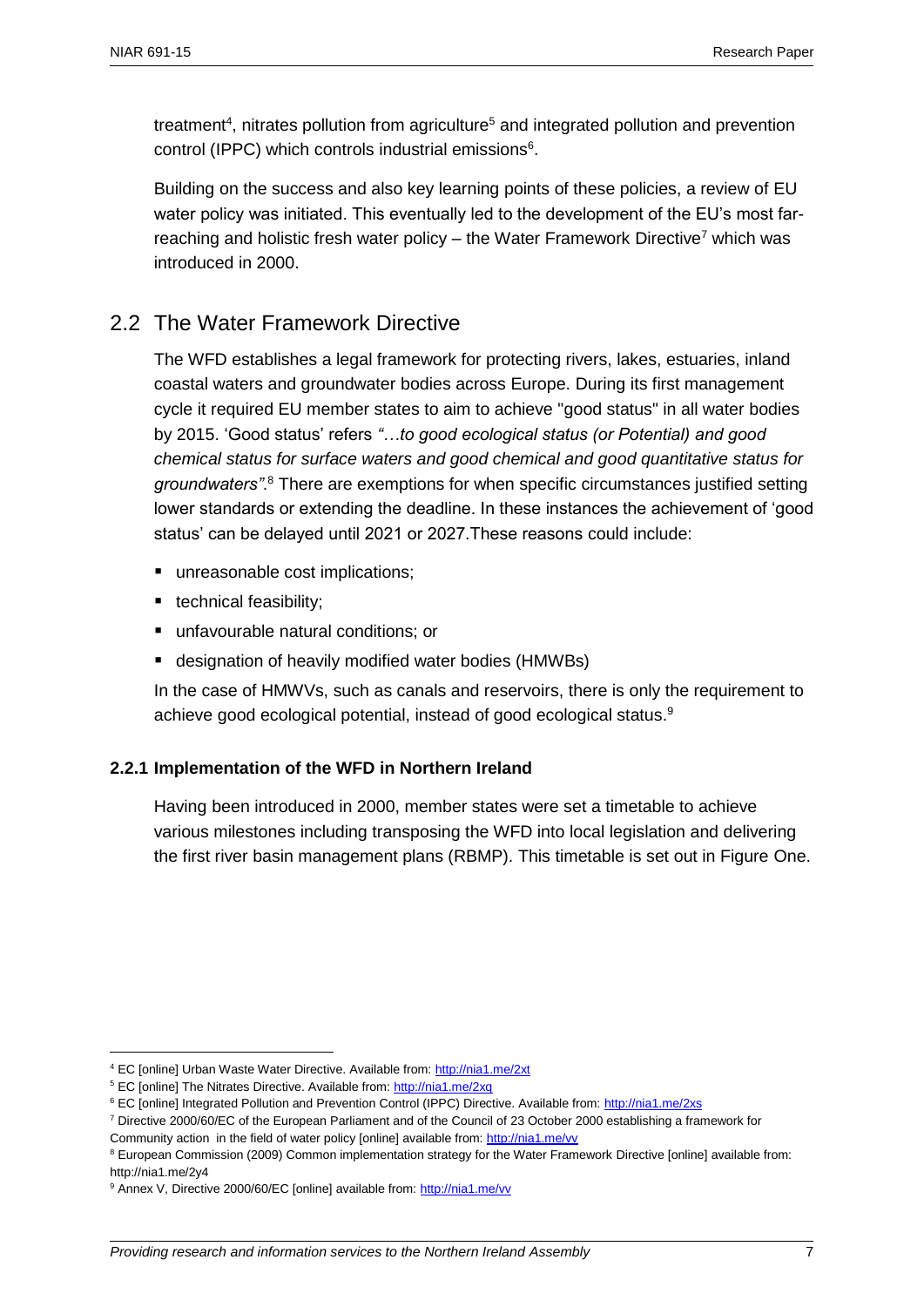#### **Figure 1: WFD Timetable**



#### <span id="page-7-0"></span>**2.2.2 National legislation and identification of River Basin Districts and Authorities**

The WFD was transposed into Northern Ireland law through The Water Environment (Water Framework Directive) Regulations (Northern Ireland) 2003 (Statutory Rule 2003 No. 544). This identified the Department of the Environment (and the Northern Ireland Environment Agency) as the responsible authority for co-ordinating the river basin planning process.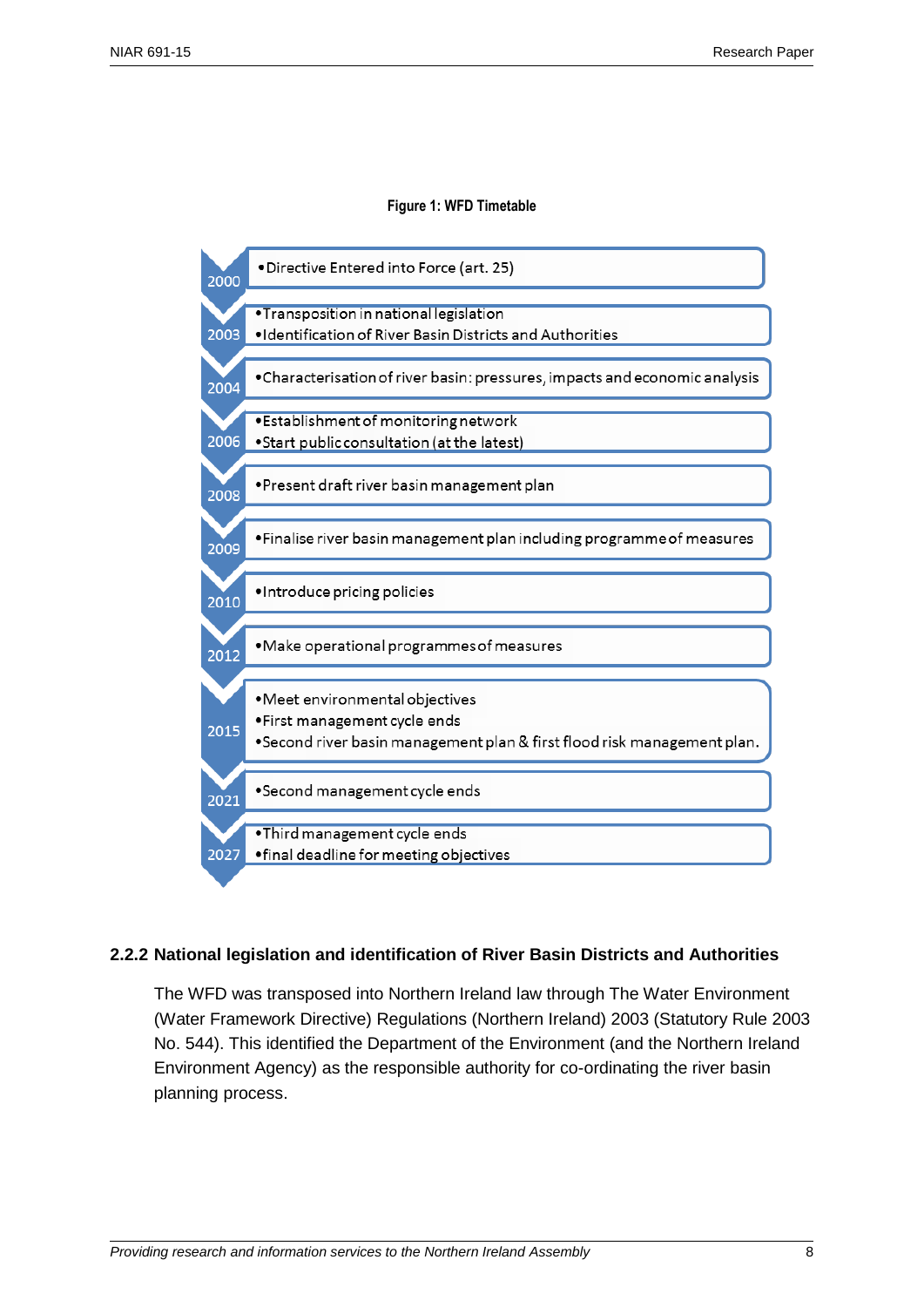#### <span id="page-8-0"></span>**2.2.3 River Basin Districts**

There are four River Basin Districts in Northern Ireland, three of these cross the border and as such are known as International River Basin Districts (IRBD). <sup>10</sup> Every six years the Department of the Environment (DOE) produces a river basin management plan for three of Northern Ireland's River Basin Districts: the North Eastern, which is the only RBD to sit wholly within Northern Ireland; as well as the Neagh Bann and North Eastern IRBDs – these are shown in figure two below.<sup>11</sup> The fourth RBD is the Shannon IRBD; this is the largest in Ireland at more than  $18,000$  km<sup>2</sup> stretching from the source of the River Shannon in the Cuilcagh Mountains in Counties Cavan and Fermanagh to the tip of the Dingle peninsula in north Kerry.<sup>12</sup>



**Figure 2: A map of the three River Basin Districts in Northern Ireland**

Source: NIEA

<sup>10</sup> DoE [2008] *River Basin Management Planning* [online] available from[: http://nia1.me/vw](http://nia1.me/vw)

<sup>11</sup> DoE [2008] *River Basin Management Planning* [online] available from[: http://nia1.me/vw](http://nia1.me/vw)

<sup>&</sup>lt;sup>12</sup> Shannon River Basin District [online] available from:<http://nia1.me/2xp>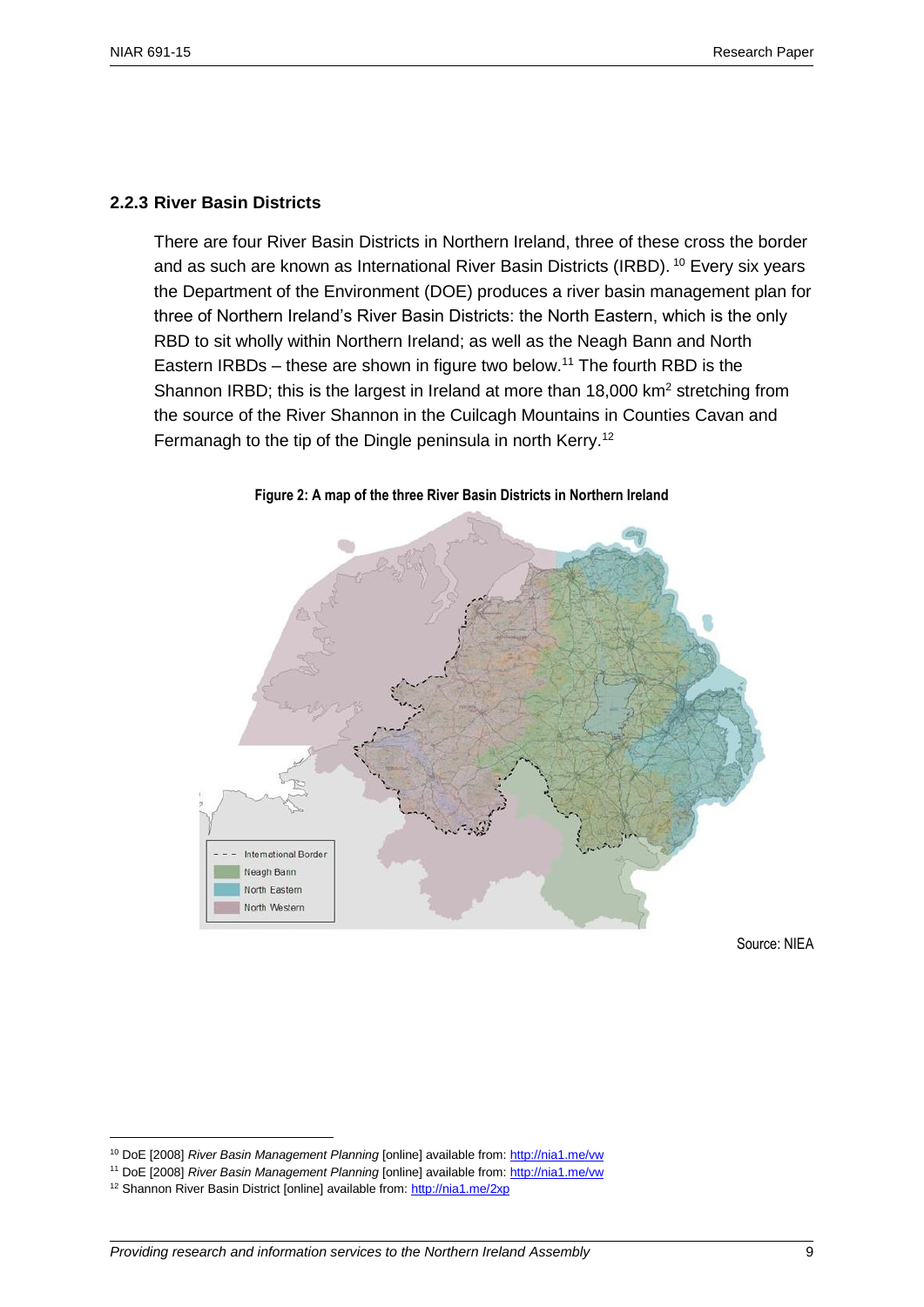#### <span id="page-9-0"></span>**2.2.4 River Basin Management Plans**

The process of compiling the first RBMPS began with a gap analysis which required identifying the current status of the water bodies within the river basin (bad, poor, moderate, good or high) and assessing the 'gap' that must be filled in order to satisfy the requirements of the WFD i.e. that both the ecological and chemical status of all water bodies are 'good'.

Having identified the gaps, a 'programme of measures' was planned. These address what is required to achieve good ecological and chemical status in water bodies 'at risk' of failing to meet these targets. The first programme of measures to achieve good status (or potential) had to be in place by 2012 with the intention of achieving the objectives by 2015. Progress with WFD implementation is reviewed on a six-yearly basis and there are two further WFD planning cycles – up to 2021 and 2027.

### <span id="page-9-1"></span>2.3 Northern Ireland (Consent to Discharge)

In Northern Ireland, the Water (NI) Order 1999 requires individuals or businesses to acquire consent to discharge from the Northern Ireland Environment Agency (NIEA) before any discharges are made into the water environment. Individuals or businesses that make discharges into the water environment without consent, or that make discharges that do not meet the conditions of their consent, are committing an offence.

Where the source of pollution can be traced, it is the policy of the NIEA, where appropriate, to take action. Article 7 (1) of the Order deals with the main pollution offence, which is:

- '…a person commits an offence if, whether knowingly or otherwise, that person discharges or deposits any poisonous, noxious or polluting matter so that it enters a waterway or water contained in any underground strata';
- 'A person guilty of an offence under this Article is liable on conviction to imprisonment for a term not exceeding three months or to a fine not exceeding £20,000 or to both'.

### <span id="page-9-2"></span>2.4 Scotland (Controlled Activities Regulations)

The Committee has previously shown particular interest in a model from Scotland which provided for targeted enforcement depending on the level of risk of activities. This is provided in the Scottish equivalent to our Consent to Discharge, known as CAR (Controlled Activities Regulations) authorisation. Controlled Activities Regulations were introduced through the Water Environment and Water Services (Scotland) Act 2003 (or WEWS). The outworking of this is that since 2006 it is an offence to undertake the following activities without a CAR authorisation:

 discharges to all wetlands, surface waters and groundwaters (replacing the Control of Pollution Act 1974 (CoPA));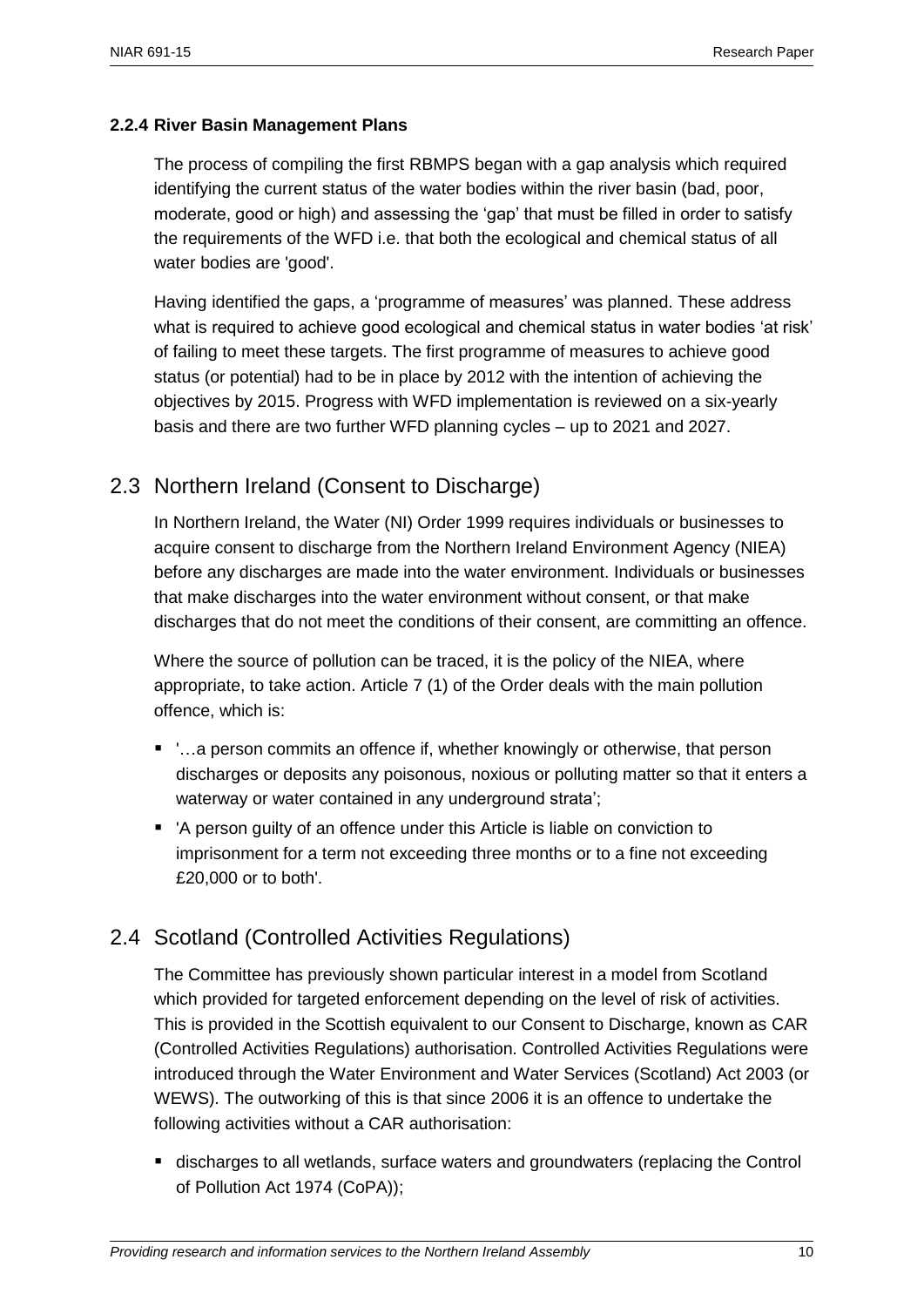- disposal to land (replacing the Groundwater Regulations 1998);
- abstractions from all wetlands, surface waters and groundwaters;
- impoundments (dams and weirs) of rivers, lochs, wetlands and transitional waters;
- $\blacksquare$  engineering works in inland waters and wetlands<sup>13</sup>.<sup>14</sup>

It is intended to control impacts on the water environment including mitigating the effects on other water users. Different levels of authorisation apply depending on the activities to be carried out ranging from:

- **General binding rules** (GBRs) activities that are considered of low risk to the environment are covered by a GBR. You will not have to contact the regulating authority or incur any charges, although you will have to follow a set of rules.
- **Registration** activities that pose a low individual risk, but may collectively affect the environment, will need a registration, require you to apply to the regulating authority and incur a fee. You will not, however, incur an annual subsistence charge.
- **Licence** activities that pose a moderate to high risk to the environment will either be a **simple licence** or – for activities that need a more complicated environmental assessment – a **complex licence.** A licence depends on the identification of a 'responsible person', who must ensure compliance with the conditions of the licence. In both cases, an application charge will apply and the activity may also be subject to an annual subsistence charge.

The Scottish Environment Protection Agency is the body responsible for enforcing the Regulations.

### <span id="page-10-0"></span>2.5 Reducing pollution

Run-off from impermeable surfaces such as roofs and roads has been identified as a significant source of diffuse pollution, particularly in urban areas. This problem is compounded here in Northern Ireland due to the fact that over 70% of the public sewer system is 'combined', <sup>15</sup> meaning it was designed and constructed to collect both foul sewage and storm water. During periods of intense rainfall the capacity of the combined system is often exceeded causing out-of-sewer flooding of untreated foul sewage. Combined Sewer Overflows (CSOs) – whereby untreated waste is discharged directly into nearby streams, rivers, or other water bodies, is therefore necessary,<sup>16</sup> despite posing a serious pollution threat.

 $\overline{\phantom{a}}$ 

<sup>13</sup> PAGE 6 - SEPA (2013) The Water Environment (Controlled Activities) (Scotland) Regulations 2011 (as amended): A Practical Guide [online] available from[: http://nia1.me/2xw](http://nia1.me/2xw)

 $14$  Ibid.

<sup>&</sup>lt;sup>15</sup> Water and Sewerage Services Bill: DRD Briefing, Committee for Regional Development, meeting on Wednesday, 3 June 2015 [online] available from:<http://nia1.me/2p1>

<sup>&</sup>lt;sup>16</sup> DRD (2014) Sustainable Water A Long Term Water Strategy for Northern Ireland Part 3: Flood Risk Management and Drainage [online] available from:<http://nia1.me/2p5>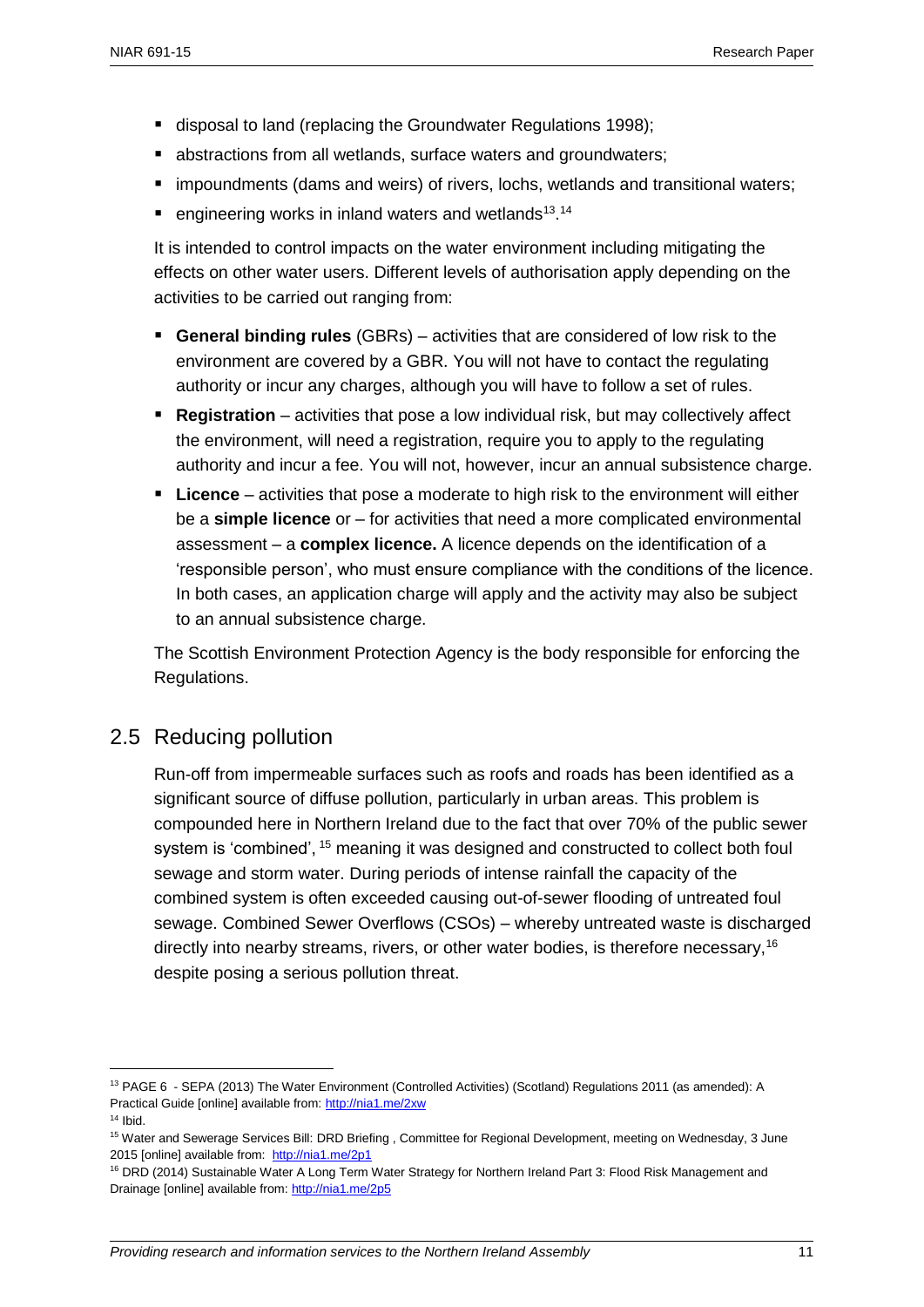#### <span id="page-11-0"></span>**2.5.1 SuDS**

One way of mitigating this threat is with the use of Sustainable Drainage Systems (SuDS). There a strong rhetoric for support for SuDS in Northern Ireland with the publication of a SuDS strategy in 2012. <sup>17</sup> However it is only now in 2016, through legislation brought by the Department of Regional Development (DRD) that developers will be required to consider SuDS for all new developments – with the power to refuse surface water connections on that basis.<sup>18</sup>

SuDS is the collective term for a number of approaches to manage surface water that take account of water quantity (flooding), water quality (pollution) and amenity issues. SuDS work by effectively mimicking the natural drainage cycle, which is altered by development. There are a large number of SuDS solutions; however, these can be grouped into two main categories: soft and hard.

Soft SuDS are usually landscaped, vegetated features including swales and detention ponds. Hard SuDS include proprietary engineered precast concrete soakaways, permeable paving and attenuation tanks. Many schemes will feature a combination of hard and soft SuDS solutions and this method is recommended by the construction industry research and information association (CIRIA) as the most appropriate technique for maximising SuDS performance.

#### **2.5.2 SuDS in Scotland**

 $\overline{\phantom{a}}$ 

The Controlled Activities Regulations (discussed in section 3.2) require the use of all reasonable steps taken to ensure protection of the water environment – including the use of SuDS. Two exceptions exist to this requirement: Where the development is only a single dwelling; and where the discharge is directly to coastal waters (this does not include transitional waters).<sup>19</sup> A survey into the use of SuDS in Scotland has highlighted that the use of SUDS has become standard practice in Scotland, with over 700 sites being listed and nearly 4,000 systems having been implemented.<sup>20</sup>

In contrast, the current uptake of sustainable drainage solutions for new developments within Northern Ireland is estimated to be below 5%.<sup>21</sup> One reason for this slow uptake had been the automatic right to connect surface water run-off to a surface or combined public sewer, granted under Article 163 of the Water and Sewerage Services (Northern Ireland) Order 2006.<sup>22</sup> This has been addressed via the Water and Sewerage Services Bill which is expected to pass final stage on the  $25<sup>th</sup>$  January 2016.

<sup>&</sup>lt;sup>17</sup> NIEA (2012) A Strategy for Promoting the Use of Sustainable Drainage Systems [online] available from:<http://nia1.me/2p0> <sup>18</sup> McKibbin, D. (2015) Sustainable Drainage System provisions within the Water and Sewerage Services Bill [online] available from[: http://nia1.me/2xz](http://nia1.me/2xz)

<sup>19</sup> SEPA [online] Diffuse pollution in the urban environment (SUDS). Available from[: http://nia1.me/2xy](http://nia1.me/2xy)

<sup>&</sup>lt;sup>20</sup> SUDS in Scotland – the Scottish SUDS database - SR (02)09 cited by SEPA [online] Diffuse pollution in the urban environment (SUDS). Available from[: http://nia1.me/2xy](http://nia1.me/2xy)

<sup>21</sup> DoE (2014) Revised Planning Policy Statement 15 'Planning and Flood Risk' [online] available from[: http://nia1.me/2pc](http://nia1.me/2pc)

<sup>&</sup>lt;sup>22</sup> NIEA (2012) A Strategy for Promoting the Use of Sustainable Drainage Systems [online] available from[: http://nia1.me/2p0](http://nia1.me/2p0)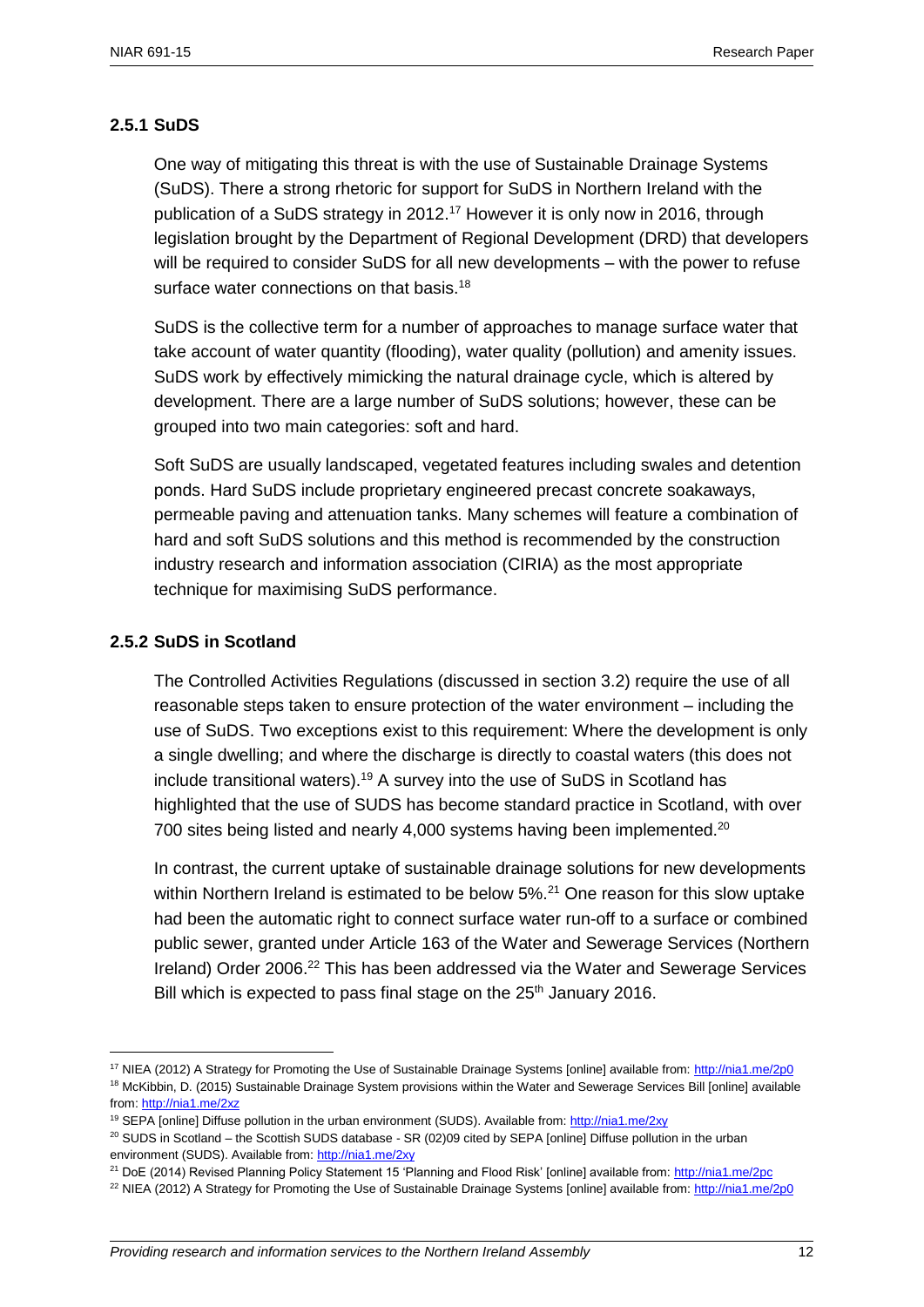$\overline{a}$ 

Other barriers to SuDS uptake include the lack of knowledge and expertise in SuDS with uncertainty over whole life costs, the extent of land-take required in new developments, future maintenance responsibilities and adoption.<sup>23</sup> <sup>24</sup> To overcome these barriers the Northern Ireland SuDS Strategy recommends a number of actions:

- Specific training for the organisations involved (NIW, DRD, Planning NI, NIEA etc.) to provide an understanding of the applicability, limitations and benefits of SuDS;
- Responsibility for approving SuDS in new developments should rest with a SuDS approving body; and
- NIW should adopt and maintain approved 'hard engineered SuDS' within new developments in accordance with its sewer adoption policy and procedures.

Although the uptake of SuDS has been slow in Northern Ireland it is worth noting that SuDS have been included in 16 of Transport NI's major works schemes during the past 12 years.

SuDS schemes are also included in new developments with NI Water having adopted 59 schemes as part of the sewerage network since 2011. NI Water expects that it will adopt a further 31 schemes in new housing developments during 2015/16.

Source: DRD

The importance of SuDS should not be underestimated. Evidence given to the Regional Development Committee during its scrutiny of the Water and Sewerage Service Bill suggested that not only are SuDS recommended they will in fact become an essential factor in our ability to successfully manage storm water, mitigate flooding and of course reduce pollution incidents.

# <span id="page-12-0"></span>2.6 The Impact of the WFD and related Directives

Ten years after the adoption of the WFD, EU water policy was chosen as a pilot area for a policy 'fitness check' to ensure it continues to be fit for purpose. This forms part of the European Commission's Smart Regulation Policy, announced in its *Work Programme for 2010.* The purpose of the fitness checks *"…is to identify excessive burdens, overlaps, gaps, inconsistencies and/or obsolete measures which may have*  appeared over time<sup>25,26</sup>The results of this 'fitness check' were published in 2012. They confirmed the validity of the EU's current water policy framework. However, in terms of the achievement of good status of many water bodies, there remains a long way to  $qo.<sup>27</sup>$ 

<sup>&</sup>lt;sup>23</sup> Bastien, N.R.P., Arthur, S., Wallis, S.G. and Sholz, M. (2007) Towards the best management of SuDS treatment trains[online] available from[: http://nia1.me/2p6](http://nia1.me/2p6)

<sup>&</sup>lt;sup>24</sup> DRD (2015) Draft Consultation Report Sustainable Water Draft Long-Term Water Strategy for Northern Ireland (2014 – 39). DRD: Belfast

<sup>25</sup> European Commission (2010) *Commission Work Programme 2010: Time To Act* [online] available from:

<sup>&</sup>lt;sup>26</sup> Kampa, E., Von der Weppen. J. and Farmer, A. (2012) 2<sup>nd</sup> Stakeholder Workshop for the Fitness Check of EU Freshwater *Policy.* European Commission [online] available from[: http://nia1.me/vz](http://nia1.me/vz)

<sup>&</sup>lt;sup>27</sup> EC (2015) The Water Framework Directive and the Floods Directive: Actions towards the 'good status' of EU water and to reduce flood risks [online] available from:<http://nia1.me/2xx>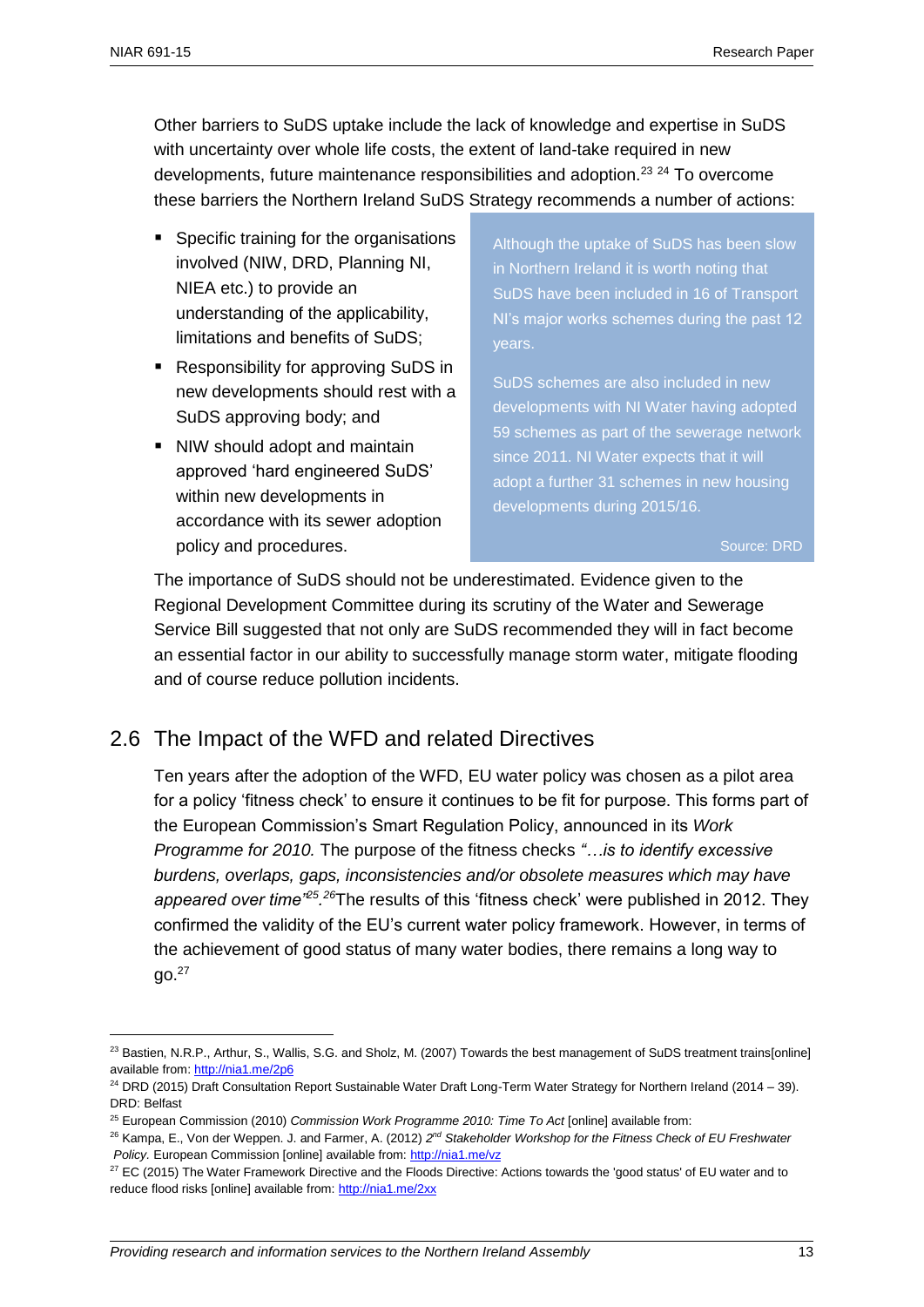# <span id="page-13-0"></span>3 Pollution Causes

Europe's water resources and ecosystems are extremely vulnerable to threats such as climate change and population growth. However, it has been suggested that it is human activities, such as agriculture and industry, which are the main causes of water pollution.<sup>28</sup> This pollution can come from a '*point source',* where there is a specific identifiable origin, such as a sewage pipe or factory wastewater pipe, or a non-point source (*'diffuse pollution')* which, because of its multiple origins, is more difficult to identify.

The prevailing land use of a region or river basin district, will determine the pressures faced by its water environment and this varies greatly across the EU. However, the Scottish and Northern Ireland Governments both recognise diffuse pollution as the biggest pollution threat to their respective water environments.<sup>29</sup> Joint guidance produced by the environmental regulators in both Jurisdictions – the Northern Ireland Environment Agency (NIEA) in Northern Ireland and the Scottish Environment Protection Agency (SEPA) in Scotland – identify the main sources of diffuse water pollution in rural areas as run-off from agricultural land and silt and dust from the mining, quarrying, and construction industries.<sup>30</sup> The guidance also states that in urban areas sources of diffuse water pollution include pollutants from car parks and transport; heavy metals and pollution washed from roofs and yards; animal faeces, for example from dogs and birds; and incorrect waste pipe connections.<sup>31</sup>

# <span id="page-13-1"></span>3.1 Northern Ireland Figures

The following section is concerned with causes and source of river pollution in NI as can be identified from DOE data. It illustrates the trends in pollution incident source (Figure 1) and cause (Figure 2) from 2001 to 2014 and highlights any main trends observed.

 $\overline{\phantom{a}}$ 

<sup>&</sup>lt;sup>28</sup> Azmat, G. and Scrimgeour, F. (2014) Modelling governance and water pollution using the institutional ecological economic framework. *Economic Modelling*, Volume 42, October 2014, Pages 363–372

<sup>&</sup>lt;sup>29</sup> SEPA and NIEA [online] Preventing water pollution. Available from[: http://nia1.me/2x9](http://nia1.me/2x9)

 $30$  Ibid.

 $31$  Ibid.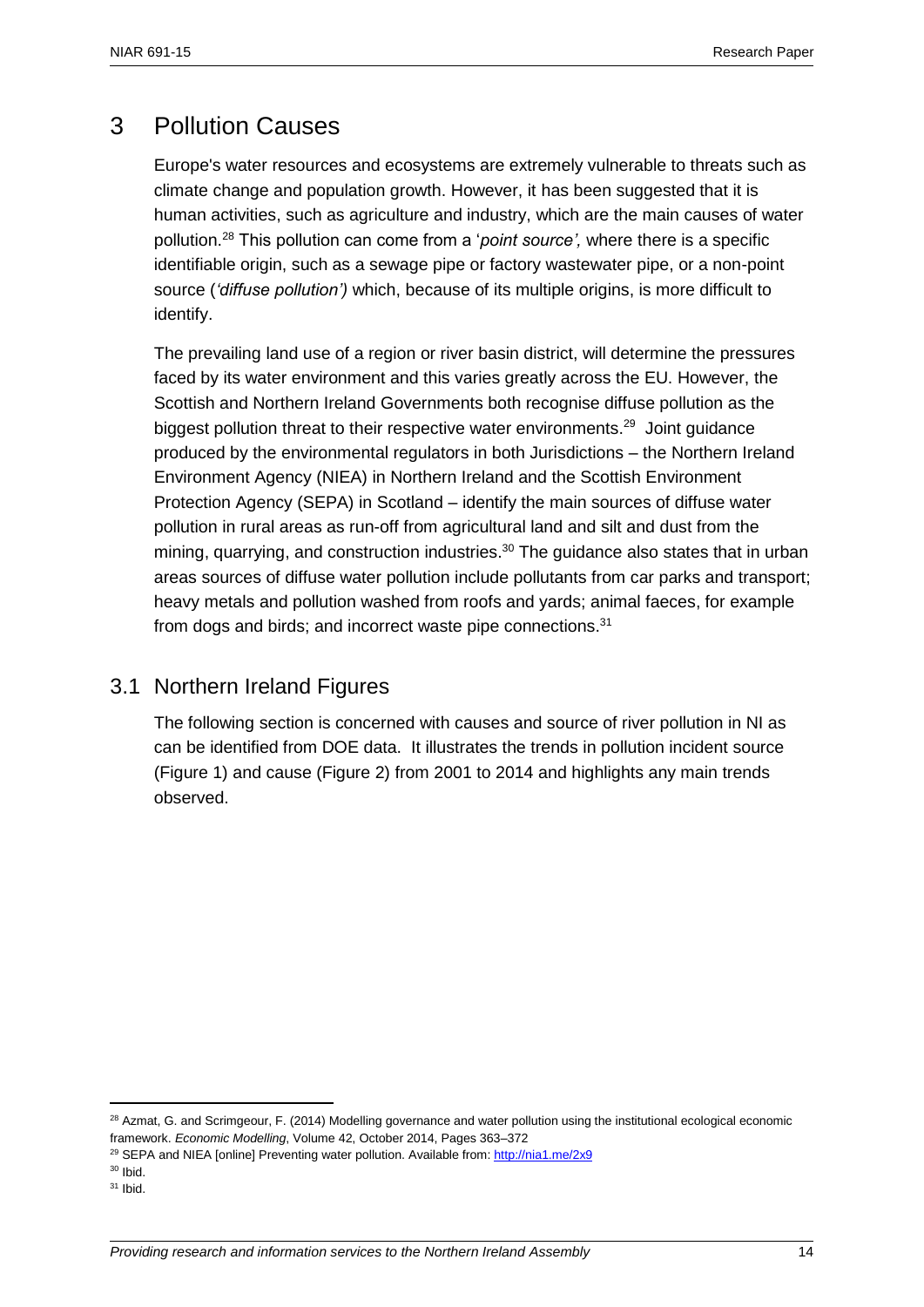$\overline{\phantom{a}}$ 



**Figure 3: Trend in Incident Source 2001 to 2014**

■ Farm Other Industry Domestic INorthern Ireland Water Ltd Transport

Source: DOE (2013)<sup>32</sup>

<sup>&</sup>lt;sup>32</sup> Data provided by DOE and **DOE** (2014) Water Pollution Incidents and Enforcement 2013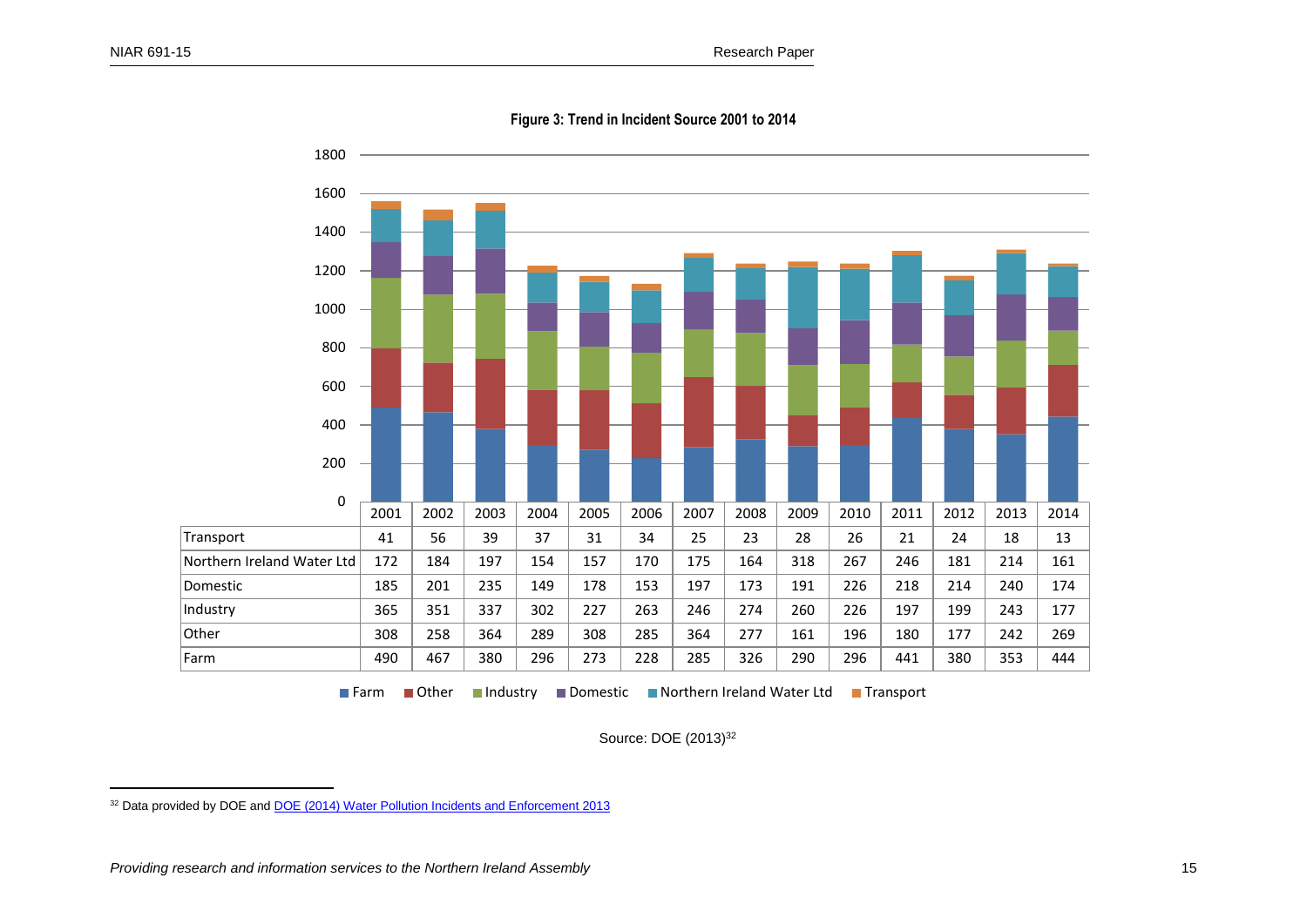$\overline{\phantom{a}}$ 



**Figure 4: Trend in pollution incident cause 2001-2014**

Source: DOE<sup>33</sup>

<sup>&</sup>lt;sup>33</sup> Data provided by DOE and **DOE** (2014) Water Pollution Incidents and Enforcement 2013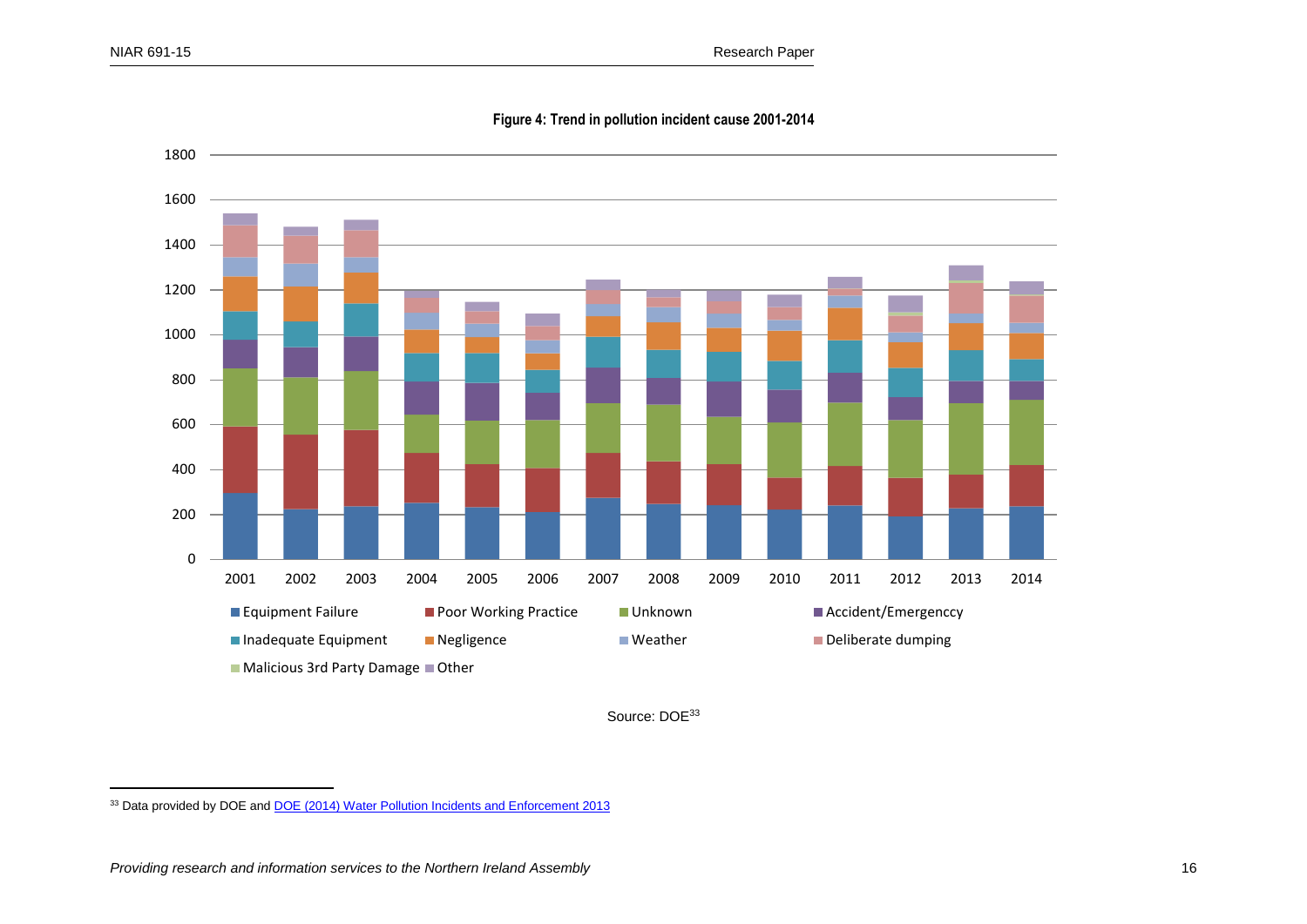$\overline{\phantom{a}}$ 

### <span id="page-16-0"></span>3.1.1 Observations

**Figure 3** shows farm source to have been consistently the highest pollution source from 2001 to 2014, showing a slight reduction to 2006, followed by a gradual rise to 2014. The other main contributors seem to fluctuate over the years between 'other', industry and at times NIW. However, NIW appears to have had a decrease from 318 in 2009 to 161 in 2014. In comparison, the number of 'other' sources has increased since 2012 from 177 to 242 in 2013 and 269 in 2014.

**Figure 4** shows that poor working practice, equipment failure and 'unknown' have been the main causes of pollution incidents since 2001. In fact 'unknown' appears to have increased since 2009 from 211 to 317 in 2014. Also, deliberate dumping appears to have increased particularly since 2011 from 31 to 136 in 2014.

### <span id="page-16-1"></span>3.1.2 Consideration Points

The Department has highlighted the importance of tackling and identifying diffuse source pollution suggesting that this may be the cause in some (68%) of river body failures.<sup>34</sup>. Also, statistics indicate that low severity incidents and farm sources appear to be the largest contributors to river pollution. An increase in 'other' sources and 'unknown' causes since 2009 suggests a growing problem with detection; further explanation as to whether this is the result of operational problems or other external factors may be needed.

As an example, Scotland has a Rural Diffuse Pollution Plan with legislation in place to tackle diffuse pollution from rural sources. Wales also has a Diffuse Water Pollution Action Plan (see Information Box 1).

#### **Information Box 1: Rural Diffuse Pollution Plan**

The Rural Diffuse Pollution Plan, produced under the Controlled Activities Regulations, ensures the buy-in and co-ordinated work of key stakeholders. It contains an action plan explaining the actions that Diffuse Pollution Management Advisory Group (DPMAG) and its members are required to perform to ensure a co-ordinated response to tackling diffuse pollution from rural sources. It also has a communications plan requiring members to develop and promote the national awareness campaign.

As a result the National Farmers Union (NFU) of Scotland was keen to be involved in awareness raising for their members, to bring them up to the required standard of compliance. The stakeholders have been involved in joint on-farm workshops and contributed to farmer friendly guidance, including the Farming and Water Scotland [website](http://www.sruc.ac.uk/info/120603/farming_and_water_scotland). This is hosted by Scotland's Rural Universities and Colleges which provides ideas, information and contacts to help reduce diffuse pollution from farms.

Wales also has a Diffuse Water Pollution Action Plan available [here](https://naturalresources.wales/water/quality/diffuse-water-pollution-action-plan/?lang=en). England conducted a [consultation,](https://consult.defra.gov.uk/water/rules-for-diffuse-water-pollution-from-agriculture) September to November 2015, on introducing new basic rules for farmers to tackle diffuse pollution from agriculture (mainly phosphorus).

<sup>34</sup> RaISe (Nov 2015) NIAR 626-15 *River Pollution: Background and Summary of Potential Issues.* P. 9 <http://www.niassembly.gov.uk/globalassets/documents/raise/publications/2015/environment/12715.pdf>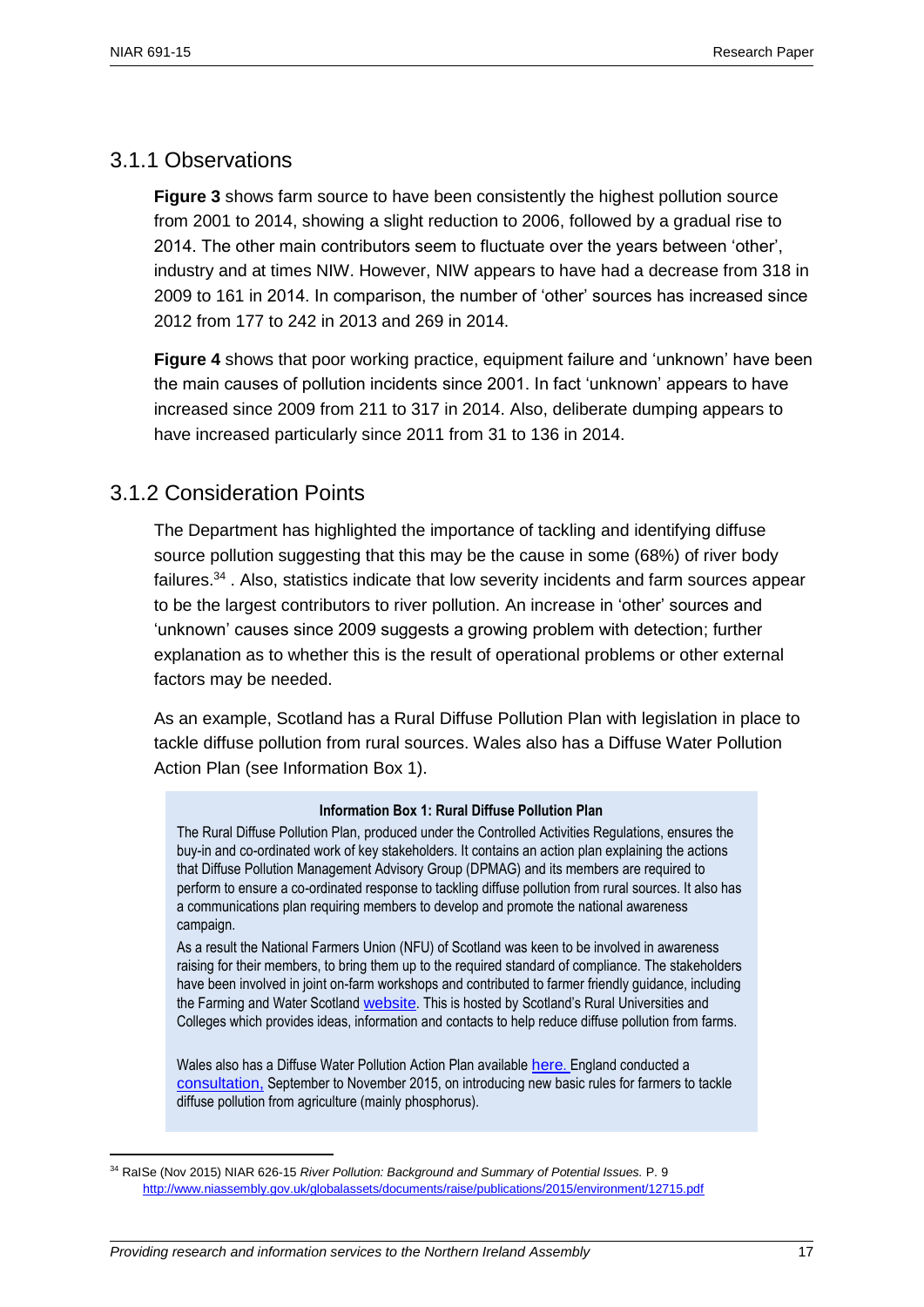$\overline{a}$ 

As discussed in the previous Research Paper for the Environment Committee *River Pollution: Background and Summary of Potential Issues,* around 33% of river body failures in Northern Ireland are due to point source discharges from Waste Water Treatment Works (WWTWs), industry, sewerage networks, urban runoff and other nonsewered discharges. In England, the Environment Agency (England) has established partnerships with regional River Trusts to engage communities in monitoring urban pollution of their local rivers in an attempt to address urban runoff and pollution. See Information Box 2

#### **Information Box 2: EA River monitoring Partnerships (England)**

The South East Rivers Trust work with the Environment Agency (EA) engaging local communities in monitoring urban pollution in their local rivers. This provides feedback to the EA where they are not able to attend lower impact pollution incidents. There is now a trained volunteer task force that can provide a first line of response to assess the situation and report back to the EA. The information is used to update the EA's incident management system and enhance understanding of these rivers, including details of river pollution trends, and gaining knowledge of where habitat improvements are needed.

More information is available [here](http://www.catchmentbasedapproach.org/deliver/monitoring/urban-pollution-monitoring).

It is generally accepted that an On Site Waste Water Treatment Systems (OSWWTS), such as septic tanks, that are well constructed, sited and maintained to approved standards, pose a 'relatively small' pollution risk<sup>35</sup>. However, a high density of OSWWTS, particularly those that are poorly maintained has been shown to increase the risk of pollution.<sup>36 37</sup> For example, a study conducted in three rural tributaries of the Blackwater River in counties Tyrone, Armagh and Monaghan found that nutrient levels exceeded acceptable levels more frequently in catchments with higher densities of OSWWTS than those with lower densities.

A survey that recorded the state of OSWWTS infrastructure in the Blackwater area found that of the 113 OSWWTSs surveyed, 35% were at a high risk of having a negative impact on water quality due to the condition of the system, while 73% were assessed as a medium risk. See information Box 3

<sup>35</sup> SNIFFER (2009) Review of the Legislative Requirements and Responsibilities Relating to On-site Wastewater Treatment Systems and Their Impact on Water Quality [online] available from:<http://nia1.me/2rd> PAGE 26

<sup>36</sup> Arnscheidt, J., Jordan, P., Li, S., McCormick, S., McFaul, R., McGrogan, H.J., Neal, M. and Sims, J.T. (2007) Defining the sources of low-flow phosphorus transfers in complex catchments. Science of the Total Environment vol. 382 pp. 1-13 [online] available from[: http://nia1.me/2rc](http://nia1.me/2rc) (subscription required)

<sup>37</sup> NIEA [online] River Basin Management Plans: Programme of measures. Available from[: http://nia1.me/2ri](http://nia1.me/2ri)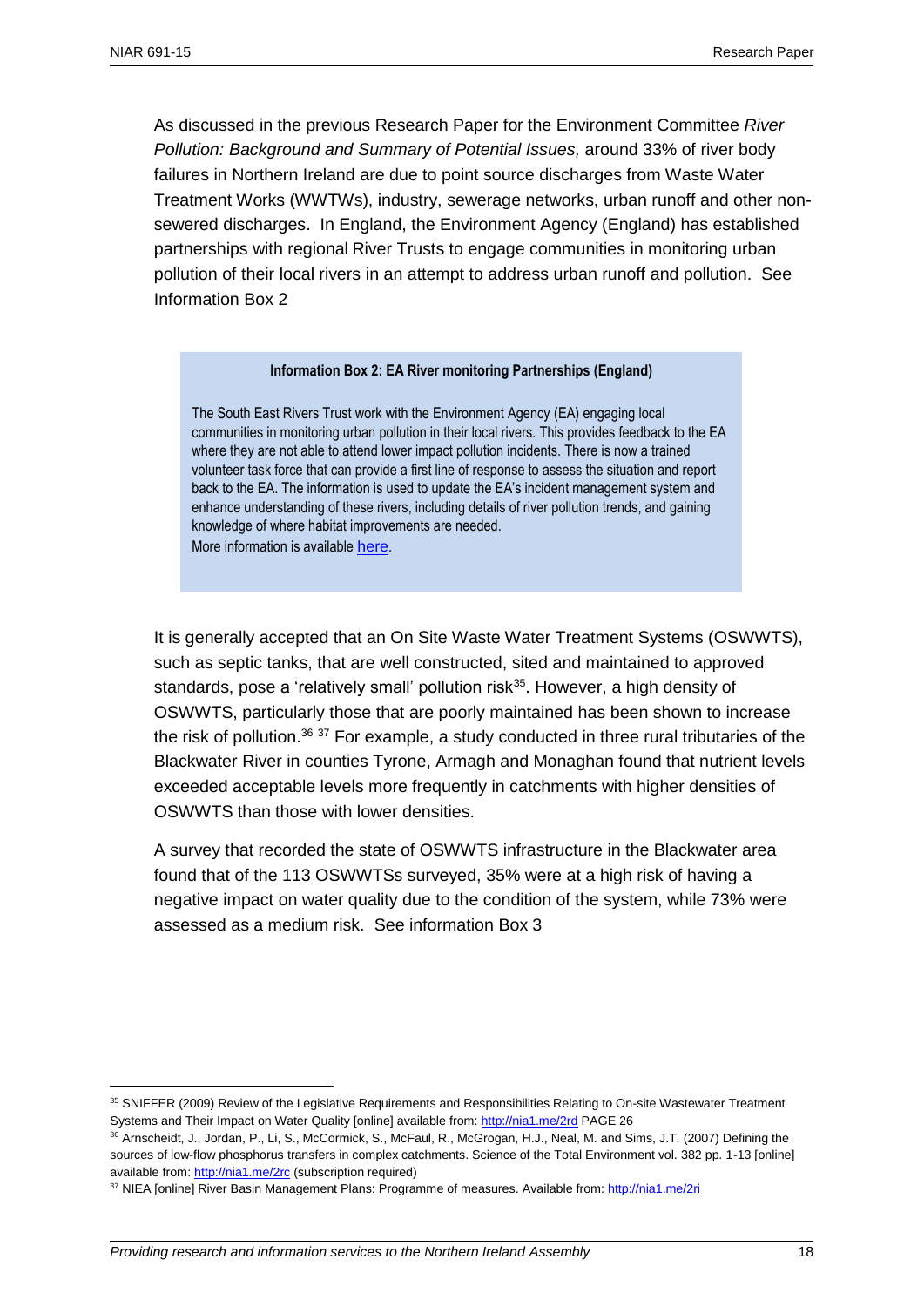#### **Information Box 3: Septic Tanks**

According to the Northern Ireland Environment Agency (NIEA) there are 113,254 consented On Site Waste Water Treatment Systems in Northern Ireland, whilst there are approximately 16,000 unconsented systems. There are two potential areas of concern in this matter:

- 1. There is uncertainty with regards the exact figure of unconsented system and more importantly what condition these systems are in; and
- 2. Where systems are consented, little if anything is known about the condition of these systems and whether or not they are being suitably maintained.

RaISe publication 585-15 discusses the use of onsite wastewater treatment systems in [Northern Ireland](http://www.niassembly.gov.uk/globalassets/documents/raise/publications/2015/regdev/11015.pdf) in some detail looking particularly at the threat posed to water quality. This paper includes a discussion on the inspection and replacement scheme introduced in the Republic of Ireland in 2012 as a means of improving water quality and looks at some of the early outcomes of this policy.

# <span id="page-18-1"></span><span id="page-18-0"></span>4 Pollution monitoring

### 4.1 Background

Protection of the water environment is the responsibility of the Northern Ireland Environment Agency (NIEA) under its Environmental Protection Directorate. Within this Directorate is the Water Management Unit (WMU) which aims to conserve, protect and improve both freshwater and marine aquatic environment of NI. The WMU consists of both centrally located scientific staff and field agents located across NI who:

- Take action to combat or minimise the effects of pollution:
- **Monitor water quality;**
- **Prepare water quality management plans;**
- Control effluent discharges; and
- Support environmental research

The WMU has a Regional Operations Team formed under terms of the Water (Northern Ireland) Order 1999 and the Control of Pollution (Oil Storage) Regulations (Northern Ireland) 2010.

This team is responsible for preventing pollution of waterways, responding and managing the risk of pollution and taking enforcement action against polluters. It particularly deals with major scale emergency incidents that exceed (or are likely to exceed) the capability of NIEA Response Plans or the Local Government Division. To perform these roles, the team is split into further units, some of which include the following, as shown in Figure 5.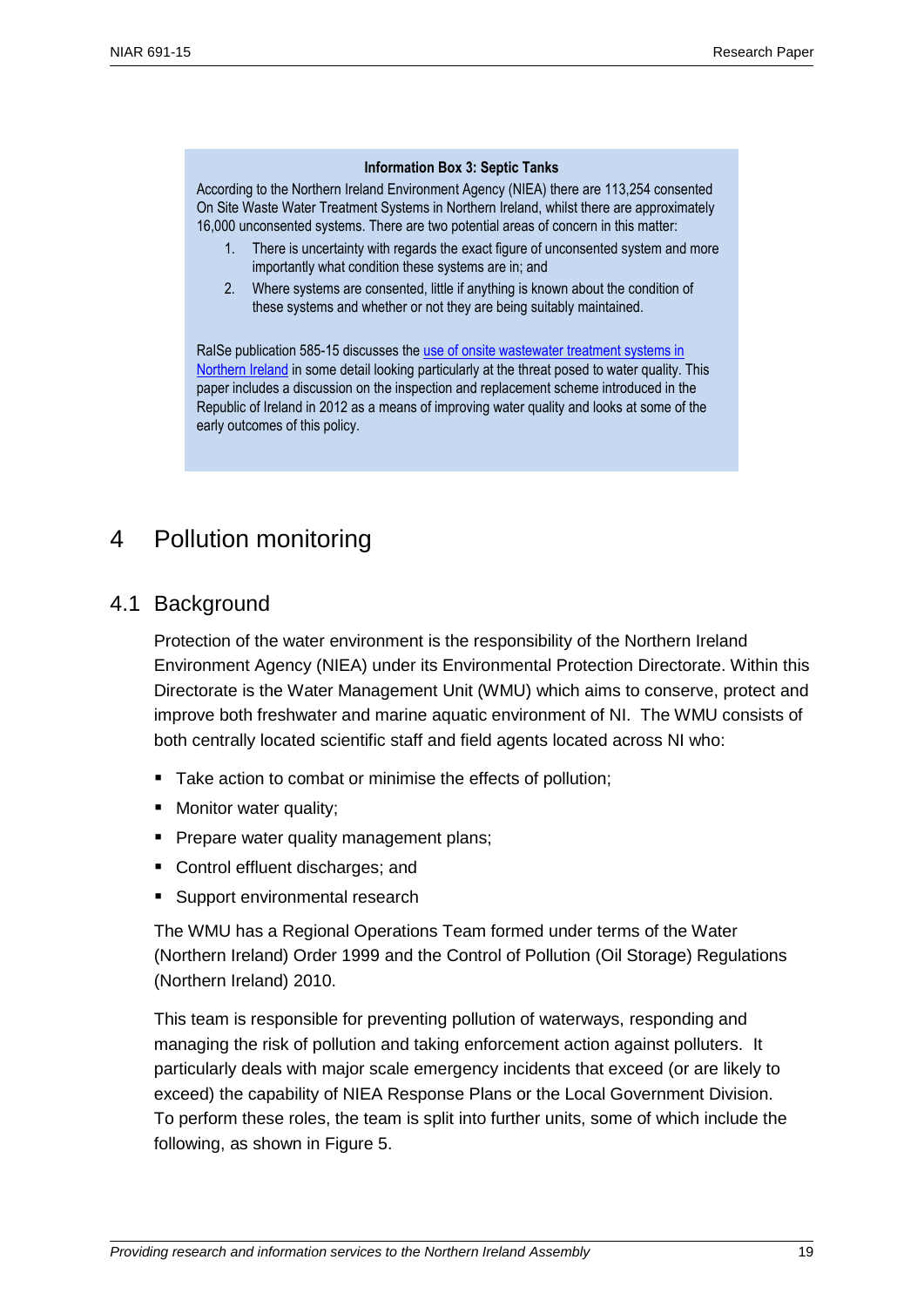$\overline{a}$ 

#### **Figure 5: Structure of NIEA Operations Team**

# WMU Regional Operations Team

Manages response to pollution reports, assess impacts , stops source of pollution, tries to identify polluter and collect evidence for prosecution

#### **Pollution Prevention**

This unit prevents incidents from happening or minimises their effects. It also promotes awareness to the public and industry on pollution prevention and good pratice.

#### **Enforcement and Prosecution**

Where the source of pollution is tracable this unit decides on the course of action to take which may include an enforcement notice or prosecution under the Water Order 1999

#### **Resources**

Maintains equipment needed for clean up opersations and cordinates training for staff.

Source: DOE<sup>38</sup> *Environmental Health Committees. Field staff perform a range of duties Field staff: NIEA relies on external services for field staff provided from Group including pollution investigation, sampling and collecting evidence, clean-up work, pollution prevention, recommendations on discharge consents.*

Source: DOE<sup>39</sup>

<sup>39</sup> The NIEA and Water Pollutio[n https://www.doeni.gov.uk/articles/niea-and-water-pollution](https://www.doeni.gov.uk/articles/niea-and-water-pollution) (Accessed 14/01/2016) and information supplied by DOE (21/-1/2016)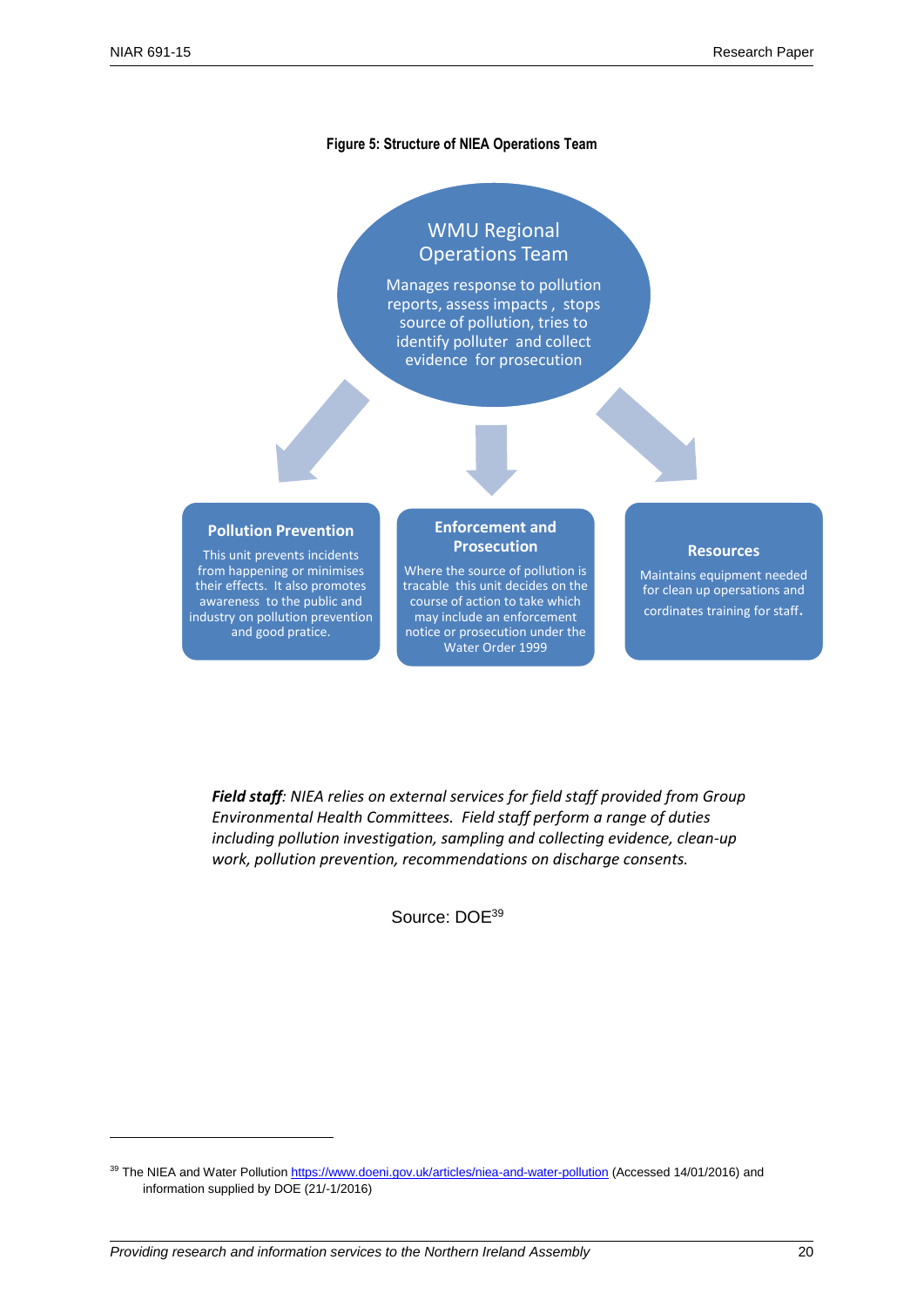# <span id="page-20-0"></span>4.2 Monitoring in NI

This section focuses on the monitoring of river pollution. When dealing with incidents of pollution, NIEA's Operations Team rely on reports of incidents by the public and industry and on detection by field agents during their ongoing work and monitoring of river bodies.<sup>40</sup>

Figure 6 illustrates two main avenues of detection described above and illustrates how these may feed into the overall management process for river pollution





Source: Created using information from DOE<sup>41</sup>

<sup>40</sup> ibid

<sup>41</sup> The NIEA and Water Pollutio[n https://www.doeni.gov.uk/articles/niea-and-water-pollution](https://www.doeni.gov.uk/articles/niea-and-water-pollution) (Accessed 14/01/2016) and information supplied by DOE (21/01/2016)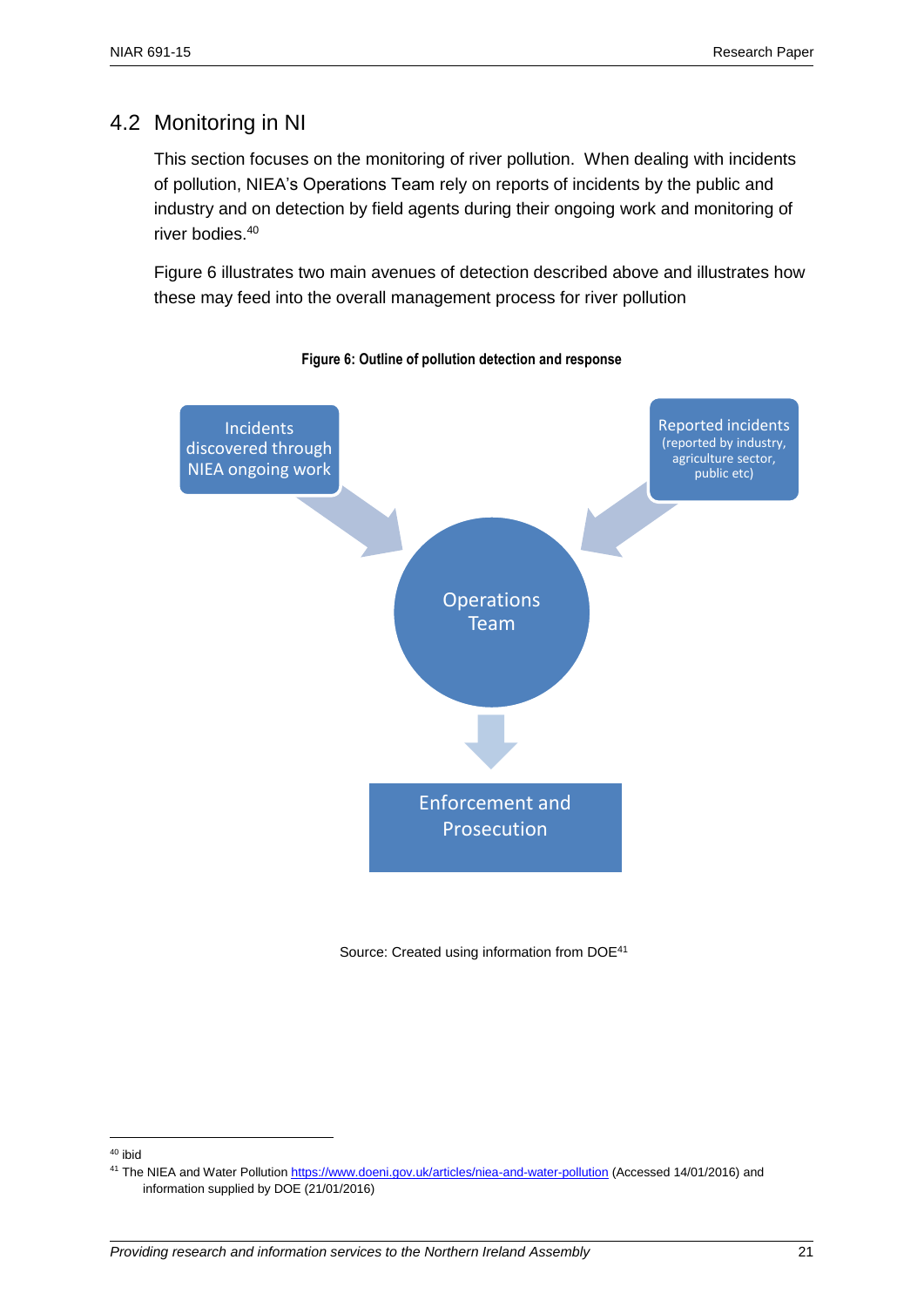#### <span id="page-21-0"></span>**4.2.1 Ongoing work/monitoring**

Under the Water Framework Directive, member states are required to monitor and report on the status and classification of water quality, which is determined by assessing a combination of biological, chemical, ecological and hydromorphilogical quality elements (macroinvertibrates, Ph and ammonia) to assign status from 'high' to 'bad' quality. <sup>42</sup>

Figure 7 shows how results for different quality elements are combined to assign status of surface water.



**Figure 7: Quality elements assessed to assign Surface Water Status**



Classification requirements from the WFD are transposed in Northern Ireland (NI) through the the Water Framework Directive (Classification, Priority Substances and Shellfish Waters) Regulations (Northern Ireland) 2015.

The Northern Ireland figures for status of our water bodies show that 37% meet good status as required under WFD. This is better than England (17%), comparable to

<sup>42</sup> DOE (2015[\) Northern Ireland Water Framework Directive Statistics Report October 2015](http://www.doeni.gov.uk/niea/water-report-ni-wfd-statistics-october-2015.pdf)

<sup>&</sup>lt;sup>43</sup> UK Technical Advisory Group on the Water Framework Directive (2007) Recommendations on Surface Water Classification [Schemes for the Purposes of the Water Framework Directive](http://www.wfduk.org/sites/default/files/Media/Characterisation%20of%20the%20water%20environment/Recommendations%20on%20surface%20water%20status%20classification_Final_010609.pdf) (p.5)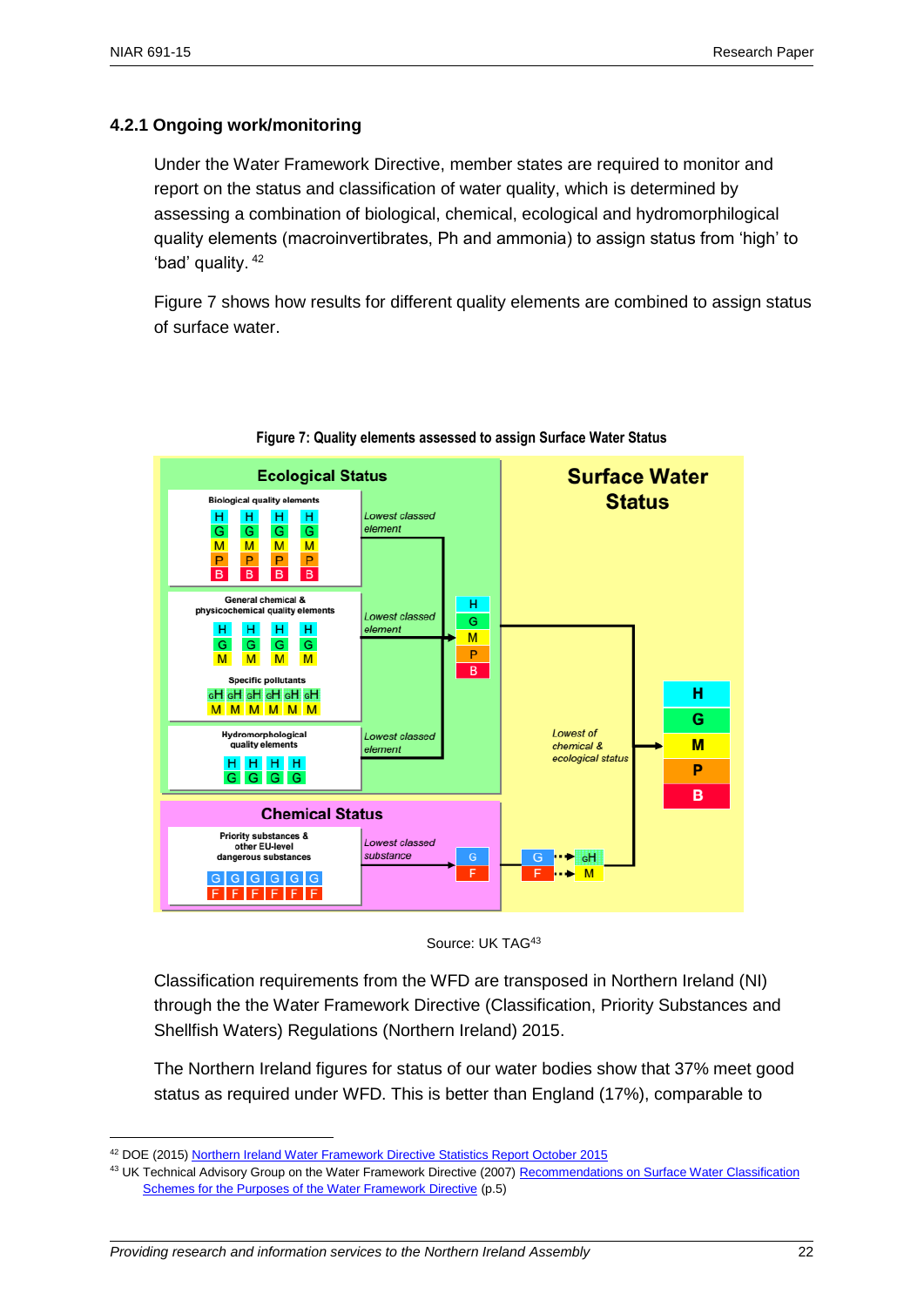Wales (39%) and behind Scotland (65%). Ireland is at 52% (rivers only). Northern Ireland has shown the highest level of improvement, from 28% in 2009, to 37%, a 32% increase. <sup>44</sup>

According to information from DOE, around 600 river sites are monitored through the six year river basin management cycle of the WFD. Therefore due to the amount of data, DOE reports on the overall status and not individual measurements.<sup>45</sup>

This may bring about the opportunity for the detection and reporting of pollution to the NIEA Operations Team as explained in Figure 6.

#### <span id="page-22-0"></span>**4.2.2 Reports of pollution**

Another avenue for the detection of pollution is through reports made to NIEA on pollution or incidents; these may be made by members of the public, industry, farmers etc.

NIEA operates a free phone Water Pollution Hotline available to the public at all times. During office hours calls made are directed to the operations room in Lisburn, where the incident is assessed and passed to field staff for investigation. Outside office hours, calls are directed to the Environment Agency (EA) Communications Centre (Reading), who contact an O-Call Duty E Pollution Officer in NI to respond.<sup>46</sup>

There are examples of approaches which encourage monitoring and investigation of pollution by local communities; one is described in Information Box 4.

#### **Information Box 4: Riverfly Partnerships**

This is a community-led initiative to monitor river stretches to identify pollution. Those involved are trained in simple river monitoring techniques, using aquatic animals, which can be checked on a regular basis. Any significant changes can be quickly identified and investigated. Groups are active on the Enler, Lagan, Six Mile Water, Faughan, Derg and Roe rivers.

47

This method relies on the actual reporting of pollution by those who detect it. However, in a Code of Practice for farmers under Cross Compliance requirements for the use of plant pesticides (SMR 10) (see Information Box 4), reports are required to be made to NIEA Pollution Unit with any instances affecting fish.<sup>48</sup>

<sup>44</sup> Information provided by DOE (13/11/2015)

<sup>45</sup> Information provided by DOE 30/11/15

<sup>46</sup> Information supplied by DOE (21/01/16)

<sup>47</sup> Information provided by DOE 13/11/2015)

<sup>48</sup> <https://www.dardni.gov.uk/publications/code-practice-using-plant-protection-products> p.60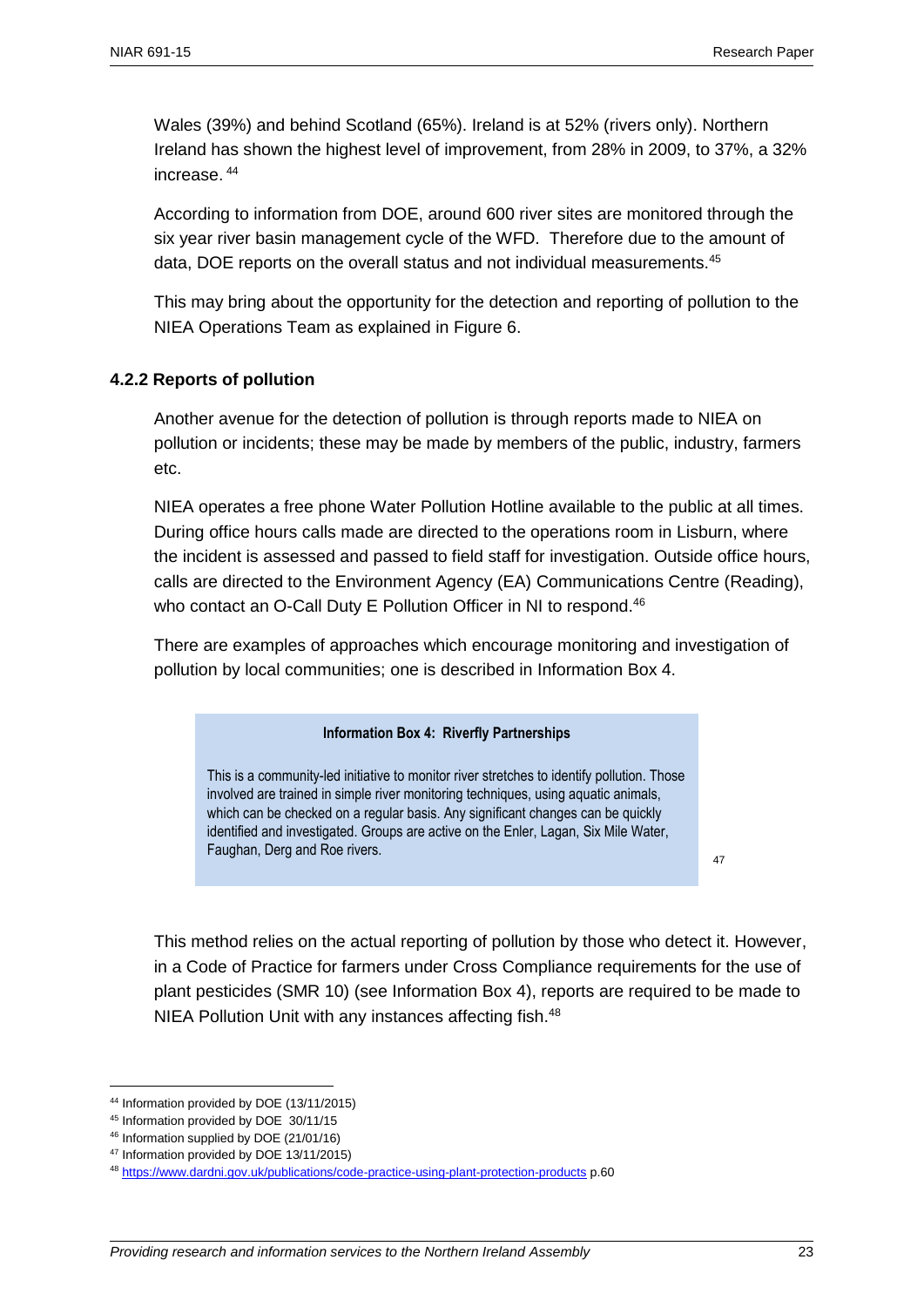Any breach of Cross Compliance requirements may jeopardise support received by a farmer under the Common Agricultural Policy as detailed in Information Box 5.

| Information Box 5: Cross Compliance for farmers                                                                                                                                                                                                                                                                                                            |  |  |  |
|------------------------------------------------------------------------------------------------------------------------------------------------------------------------------------------------------------------------------------------------------------------------------------------------------------------------------------------------------------|--|--|--|
| Cross compliance is a key feature of the Common Agricultural Policy. Farmers<br>receiving support under CAP are required to meet a series of requirements towards the<br>protection of the environment and also animal health and welfare and public health.<br>There are two types of cross compliance requirements that farmers are required to<br>meet: |  |  |  |
| Statutory Management Rules (SMRs) - these are fixed across the EU; and                                                                                                                                                                                                                                                                                     |  |  |  |
| Good Agricultural and Environmental Condition (GAEC) -these can be tailored to<br>individual Member States.                                                                                                                                                                                                                                                |  |  |  |
| Those SMR and GAECs that would impact upon river quality and pollution include:                                                                                                                                                                                                                                                                            |  |  |  |
| SMR1 - Protection of water against nitrate pollution                                                                                                                                                                                                                                                                                                       |  |  |  |
| SMR 10- Restrictions on the use of plant protection products                                                                                                                                                                                                                                                                                               |  |  |  |
| GAEC 1- Establishment of buffer strips along watercourses                                                                                                                                                                                                                                                                                                  |  |  |  |
| GAEC 3- Protection of Groundwater against pollution                                                                                                                                                                                                                                                                                                        |  |  |  |
| GAEC 4- Minimum soil cover (could have silting impacts)                                                                                                                                                                                                                                                                                                    |  |  |  |
| For more information see RaISe Paper (NIAR 599-15) on Cross Compliance Standards                                                                                                                                                                                                                                                                           |  |  |  |

#### *Duty to report*

There appears to be requirements for farmers to report pollution in order to keep in line with Cross Compliance under SMR 10.

Under the main enforcing legislation (the Water Order 1999) used by NIEA under its water pollution management role<sup>49</sup>, there does not appear to be any general requirement to report a pollution incident as there is no offence for *not* reporting one. However, reporting requirements appear to be included under licensing conditions.

The Pollution Inventory (PI) records information about releases of substances from industrial activities regulated by NIEA under the Pollution Prevention and Control (PPC) Regulations, and other operators such as large water treatment works. <sup>50</sup> Regulated industries with a PPC permit are required to record the annual release of specified substances (this includes substances from a number of EU requirements, including the WFD<sup>51</sup>). If emission releases are above the stated annual thresholds for specified substances, industries must report this to NIEA to be included in the Pollution Inventory database. These include 'notifiable releases' that are unplanned and unauthorised

 $\overline{a}$ 

[and Inspection processes utilised by DARD and NIEA.](http://www.niassembly.gov.uk/globalassets/documents/raise/publications/2016/agriculture/1716.pdf)

<sup>49</sup> See Enforcement in DOE [online] The NIEA and Water Pollution<https://www.doeni.gov.uk/articles/niea-and-water-pollution> (Accessed 14/01/2016)

<sup>50</sup> NIEA (2013) Pollution Inventory Reporting Form Consultation Document [https://www.doeni.gov.uk/sites/default/files/consultations/doe/pollution-consultation-inventory-reporting-form-revision-](https://www.doeni.gov.uk/sites/default/files/consultations/doe/pollution-consultation-inventory-reporting-form-revision-2013.pdf)[2013.pdf](https://www.doeni.gov.uk/sites/default/files/consultations/doe/pollution-consultation-inventory-reporting-form-revision-2013.pdf)

<sup>51</sup> Ibid p. 4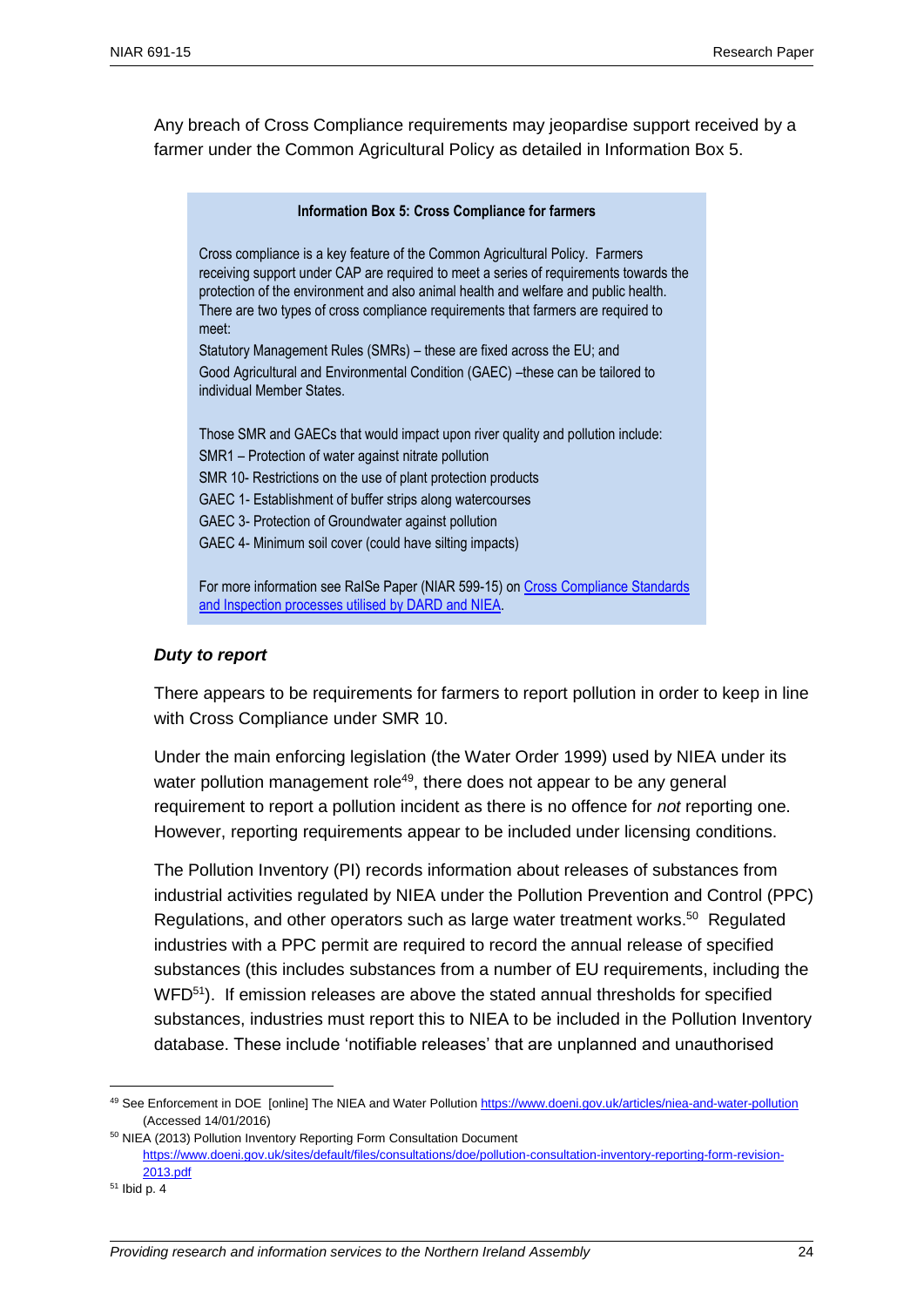releases of a particular substance(s) to the environment. These may result from an emergency, mis-operation, accident or plant failure.<sup>52</sup>

### <span id="page-24-0"></span>4.3 Consideration Points

- As it appears, NIEA also rely on external reports of pollution, it may be of interest to find out how well utilised the Pollution Incident Hotline is and how often pollution is detected through the Pollution Inventory process, so as to give an indication as to whether further measures could be considered to encourage/require external reporting.
- The Pollution Incident Hotline directs calls made outside of office hours to the EA in Reading, who contacts an on-call officer here. It may be interesting to find out how many calls are made out of hours and whether this approach affects the response time and efficiency in any way.
- It may be of interest to find out whether there are any NIEA manuals or procedures to be followed when responding to pollution incidents and whether these are shared across departments.
- Reporting requirements under the PI are on an annual basis, it may be of interest to find out whether there are any requirements for the immediate reporting of pollution incidents from all industry/business, similar to those for farmers under Cross Compliance requirements.
- The Environmental Better Regulation Bill is currently with the Assembly and aims to streamline all environmental permitting.<sup>53</sup> It may be of interest to find out whether pollution reporting requirements will be included under the new permitting regime.

 $\overline{\phantom{a}}$ 

<sup>52</sup> NIEA Pollution Inventory Reporting – General Guidance Notes

[https://www.doeni.gov.uk/sites/default/files/publications/doe/pollution-guidance-niea-inventory-reporting-guidance-](https://www.doeni.gov.uk/sites/default/files/publications/doe/pollution-guidance-niea-inventory-reporting-guidance-2013.pdf)[2013.pdf](https://www.doeni.gov.uk/sites/default/files/publications/doe/pollution-guidance-niea-inventory-reporting-guidance-2013.pdf)

<sup>53</sup> Environmental Better Regulation Bill as introduce[d http://www.niassembly.gov.uk/assembly-business/legislation/primary](http://www.niassembly.gov.uk/assembly-business/legislation/primary-legislation-current-bills/environmental-better-regulations-bill/)[legislation-current-bills/environmental-better-regulations-bill/](http://www.niassembly.gov.uk/assembly-business/legislation/primary-legislation-current-bills/environmental-better-regulations-bill/)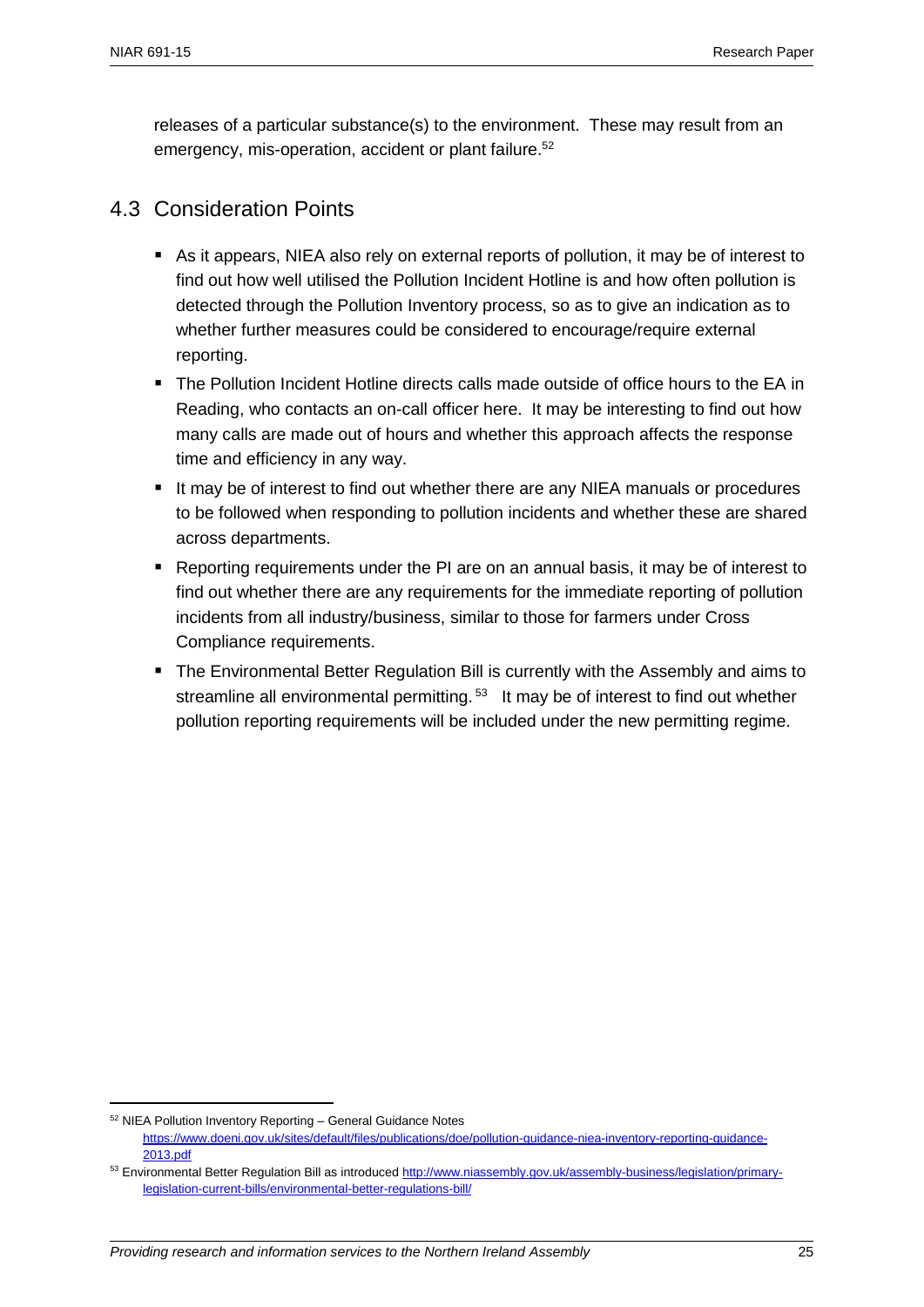### 4.4 Monitoring in other jurisdictions

The following table presents a summary of the monitoring processes for pollution incidents in other jurisdictions. The table is based on information supplied by each of the respective environment agencies, for which there was a difference in the level of detail provided. Therefore the information provided is not conclusive but provides an indication of the general process.

| <b>England and Wales</b>                                                                                                                                                                                                                                                                                                                                                                                                                                                                                                                                                                                                                                                                                   | <b>Scotland</b>                                                                                                                                                                                                                                                                                                                                                                                                                                                                                                                                                                                                                                                                                                                                                                                                                                                               | <b>Republic of Ireland</b>                                                                                                                                                                                                                                                                                                                                                                                                                                                                                                                                                                                                                                                                                                                                                                                                                         |
|------------------------------------------------------------------------------------------------------------------------------------------------------------------------------------------------------------------------------------------------------------------------------------------------------------------------------------------------------------------------------------------------------------------------------------------------------------------------------------------------------------------------------------------------------------------------------------------------------------------------------------------------------------------------------------------------------------|-------------------------------------------------------------------------------------------------------------------------------------------------------------------------------------------------------------------------------------------------------------------------------------------------------------------------------------------------------------------------------------------------------------------------------------------------------------------------------------------------------------------------------------------------------------------------------------------------------------------------------------------------------------------------------------------------------------------------------------------------------------------------------------------------------------------------------------------------------------------------------|----------------------------------------------------------------------------------------------------------------------------------------------------------------------------------------------------------------------------------------------------------------------------------------------------------------------------------------------------------------------------------------------------------------------------------------------------------------------------------------------------------------------------------------------------------------------------------------------------------------------------------------------------------------------------------------------------------------------------------------------------------------------------------------------------------------------------------------------------|
| The Environment Agency may become aware of a<br>potential pollution incident by several different<br>means, which includes: receiving third party<br>reports (e.g. members of the public, emergency<br>services, local authorities, asset and site<br>owners/operators); through monitoring activities;<br>and the Environment Agency's own<br>observations. The Environment Agency operates<br>an Incident Communication Service (ICS) that is<br>available to receive incident reports 24 hours/day.<br>The Environment Agency assess information to<br>determine whether an incident has occurred and<br>how or if the Environment Agency should respond<br>(in a prioritised and risk based approach); | River pollution complaints and reports are sent to local teams<br>via SEPA's call centre. These may be a mix of public<br>complaints (emails and calls), notified incidents (from Scottish<br>Water, local authorities, public etc) and from SEPA staff that<br>are out on inspections, complaint investigations, routine<br>monitoring, etc. They are passed through to the local teams<br>where they are assessed for priority then investigated<br>accordingly. <sup>54</sup><br>There is also a National Monitoring Team who's prime task is<br>to undertake routine monitoring i.e. sampling, of rivers, lochs<br>and discharges from public sewage treatment works run by<br>Scottish Water. These samples are analysed and the results<br>collated into water quality data and scores against compliance<br>with the regulations for the licenced sites. <sup>55</sup> | In general, long term water pollution is detected via the<br><b>Water Framework Directive Operational and Surveillance</b><br>monitoring programme. This covers around 1800 river<br>stations for chemical analysis annually and around 2500 for<br>biological analysis (over a 3 years period). <sup>57</sup><br>While this approach will throw up long term problems it is<br>more common that localised (sporadic pollution) incidents<br>are reported to EPA or to the Local Authorities by members<br>of the public, farmers, fishermen, or through inspections by<br>local authority or Fisheries Board staff etc. In such cases<br>these are investigated by EPA or by whichever relevant<br>body receives the incident notification. <sup>58</sup><br><b>Reporting Duty</b><br>Localised pollution arising from incident discharges at EPA |
| <b>Reporting Duty</b>                                                                                                                                                                                                                                                                                                                                                                                                                                                                                                                                                                                                                                                                                      | <b>Reporting Duty</b>                                                                                                                                                                                                                                                                                                                                                                                                                                                                                                                                                                                                                                                                                                                                                                                                                                                         | licensed industrial facilities or from e.g. wastewater                                                                                                                                                                                                                                                                                                                                                                                                                                                                                                                                                                                                                                                                                                                                                                                             |
| Water companies are responsible for the self-<br>reporting of pollution incidents to the EA. The<br>company must use EA guidance to assess whether<br>tomake a report. A site operator may be issued<br>with an Anti-Pollution Works Notice to clean up and<br>prevent future pollution incidents.                                                                                                                                                                                                                                                                                                                                                                                                         | Most licenced sites are required to report incidents; this is a<br>common condition in the CAR (Controlled Activities<br>Regulations) licence, therefore incident notifications can be<br>received this way. As above, local teams triage the issue and<br>investigate accordingly. <sup>56</sup>                                                                                                                                                                                                                                                                                                                                                                                                                                                                                                                                                                             | treatment plants is required to be reported by the facility<br>(on pain of enforcement proceedings for non-compliance<br>with their licence) or by Irish Water (in the case of water /<br>wastewater facilities). <sup>59</sup>                                                                                                                                                                                                                                                                                                                                                                                                                                                                                                                                                                                                                    |

<sup>54</sup> Correspondence with SEPA Local Environment Protection Officer (15/01/2016)

<span id="page-25-0"></span> $\overline{a}$ 

<sup>59</sup> ibid

<sup>55</sup> ibid

<sup>56</sup> ibid

<sup>57</sup> Correspondence with Environmental Queries Officer, Environmental Protection Agency (ROI) (18/01/2016)

<sup>58</sup> ibid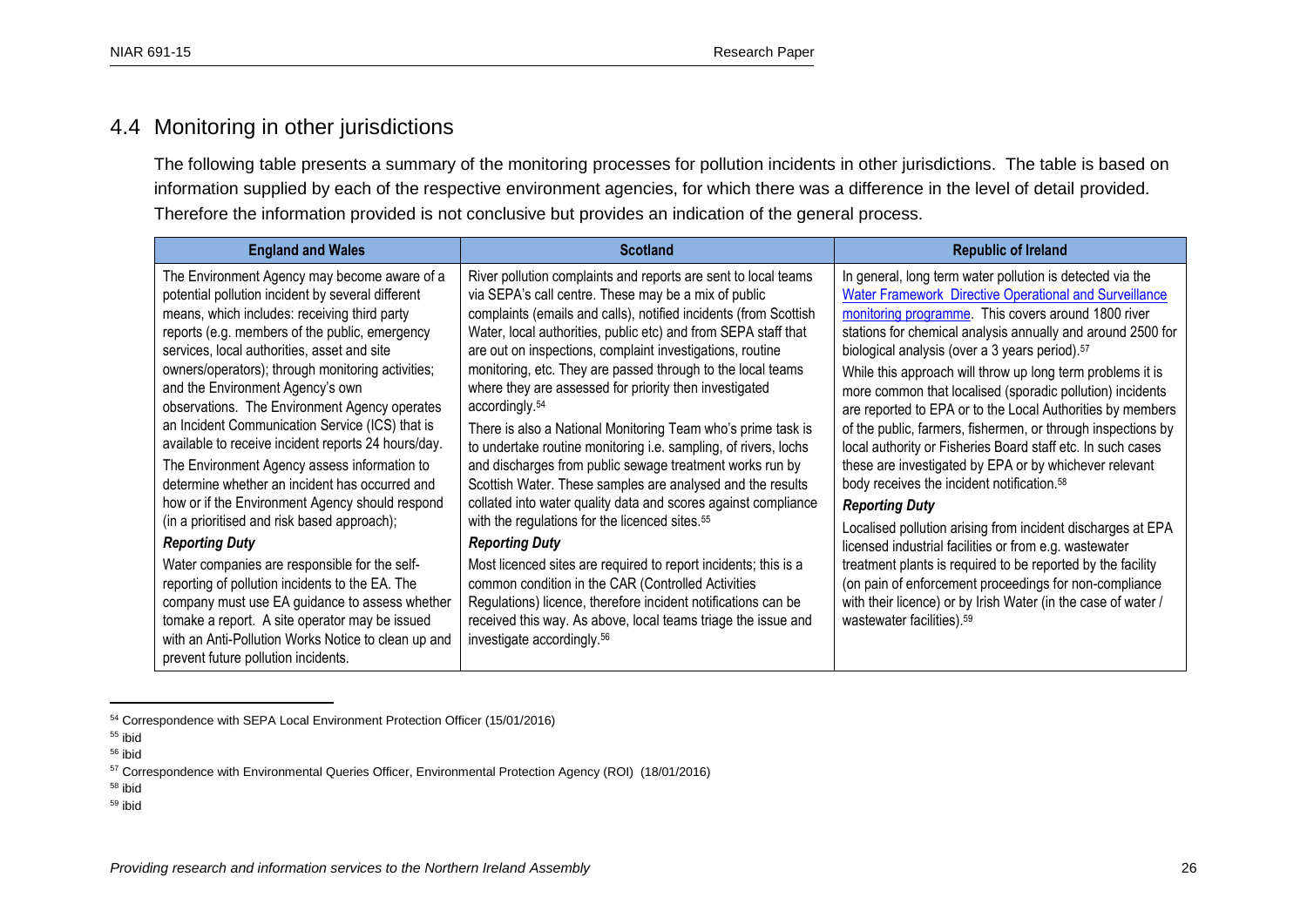#### <span id="page-26-0"></span>**4.4.1 Observations**

- In a similar way to Northern Ireland, jurisdictions such as Scotland, Wales and England have two main avenues for the detection and reporting of pollution incidents:
	- 1. through the routine water quality monitoring and sampling of rivers by environment agency staff.
	- 2. through external reports made due to reporting requirements for industries and farmers, or voluntary reports by established partnership groups, programmes or general public, industry, farmers, river users etc.

Whichever avenue is used all reports are assessed by a central team to determine the level of response to be made by the respective environment agency and the need for any enforcement action.

# <span id="page-26-1"></span>5 Enforcement

 $\overline{\phantom{a}}$ 

As referred to under section 2.3.1 above, under the Water (Northern Ireland) order 1999 it is an offence to deliberately or accidentally cause pollution of a waterway, as stated under Article 7:

*…a person commits an offence if, whether knowingly or otherwise, that person discharges or deposits any poisonous, noxious or polluting matter so that it enters a waterway or water contained in an underground strata<sup>60</sup>*

Where it is possible to trace the source of pollution, it is the responsibility of the NIEA (Enforcement and Prosecution team (see Figure 5)) to decide on the line of action to take.<sup>61</sup> This may include an enforcement notice or prosecution where a person guilty of an offence under Article 7 is:

*… liable on conviction to imprisonment for a term not exceeding three months or to a fine not exceeding £20,000 or to both<sup>62</sup>*

In addition to this, a guilty party may:

- have to pay for analysis and court costs;
- **be liable for the cost of clean-up operations, which can easily run into tens of** thousands of pounds;
- have to pay compensation to angling clubs if a fish kill occurs; and
- suffer reputational damage to their business.

<sup>60</sup> Water Order (Northern Ireland) 199[9 http://www.legislation.gov.uk/nisi/1999/662/contents/made](http://www.legislation.gov.uk/nisi/1999/662/contents/made)

<sup>61</sup> DOE [online] The NIEA and Water Pollutio[n https://www.doeni.gov.uk/articles/niea-and-water-pollution](https://www.doeni.gov.uk/articles/niea-and-water-pollution) (Accessed 20/01/2016)

<sup>62</sup> Water Order (Northern Ireland) 199[9 http://www.legislation.gov.uk/nisi/1999/662/contents/made](http://www.legislation.gov.uk/nisi/1999/662/contents/made)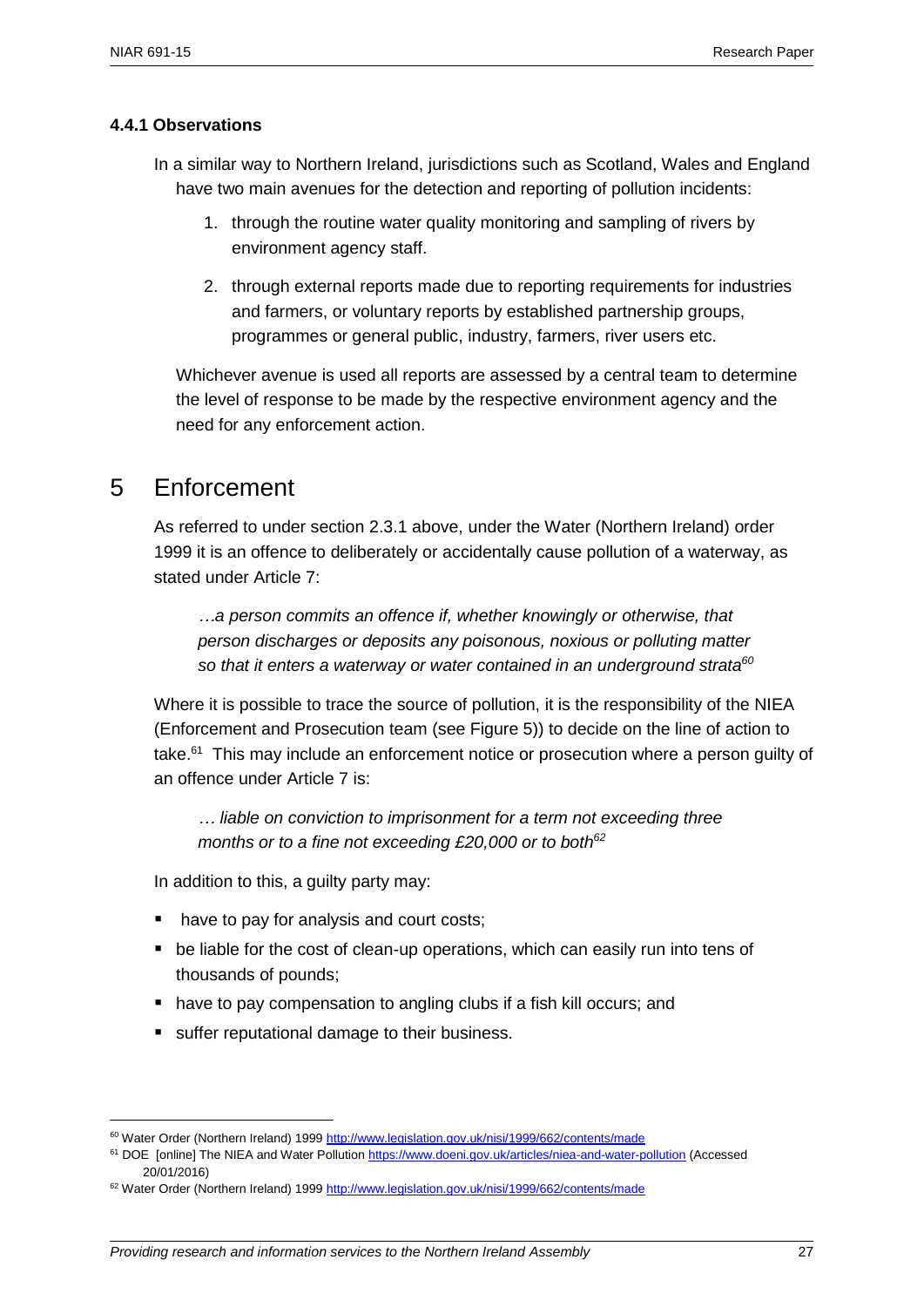If it is decided that prosecution is appropriate, NIEA staff collect evidence which is submitted to the Office of the Director of Public Prosecutions. 63

# <span id="page-27-0"></span>6 Further considerations

- As indicated in the RaISe research paper *[River Pollution: Background and summary](http://www.niassembly.gov.uk/globalassets/documents/raise/publications/2015/environment/12715.pdf)  [of potential issues,](http://www.niassembly.gov.uk/globalassets/documents/raise/publications/2015/environment/12715.pdf)* problems related to river quality and pollution incidents are not solely an NIEA problem due to the dispersal of responsibilities across departments. Therefore, there may be a need for a more integrated and joined-up approach.
- While departmental re-organisation in May 2016 may bring an opportunity for more joined up working, it is important that work is underway to ensure the effective changeover and amalgamation of two departments (DARD and DOE) with different, and sometimes competing, priorities.
- **The current Minister has opened up discussion surrounding the creation of an** independent Environmental Protection Agency (EPA). 64 However, further details will be needed on the positioning of responsibilities within the new department and EPA to ensure all responsibilities are given equal weight.
- Effective pollution management (pollution prevention, monitoring and response and enforcement) is underpinned by the effective implementation of the WFD as indicated in this paper.
- To address overarching issues surrounding river pollution, appreciation should be given to the link to the WFD which has an impact on:
	- Pollution prevention
	- Water quality and pollution monitoring
	- Reporting and responding to pollution
	- Partnership working<sup>65</sup>

 $\overline{\phantom{a}}$ 

- Pollution management (including pollution response, monitoring, prevention and enforcement) would appear to be resource intensive and a highly specialised area. It may be of interest to find out whether there has been (or is expected) any impact due to budget cuts and any loss of expertise due to the Voluntary Exit Scheme.
- There is a need to investigate further approaches to addressing the ongoing problem of diffuse source pollution, particularly rural diffuse pollution as discussed in

<sup>63</sup> DOE [online] The NIEA and Water Pollutio[n https://www.doeni.gov.uk/articles/niea-and-water-pollution](https://www.doeni.gov.uk/articles/niea-and-water-pollution) (Accessed 20/01/2016)

<sup>&</sup>lt;sup>64</sup> DOE (Nov 2015) Durkan seeks views on independent environmental protection agency <https://www.doeni.gov.uk/news/durkan-seeks-views-independent-environmental-protection-agency> (Accessed 25/01/2016)

<sup>&</sup>lt;sup>65</sup> England uses the Catchment Based Approach (CaBa) and the Department has suggested the use of the Water Catchment Partnership approach to encourage partnership working. However, the Rural Diffuse Action Plan produced under the CAR regulations in Scotland is an example of using legislation to ensure partnership working (see Information Box 1). However, the question is whether there would be a legislative basis for a similar approach in NI. For further information on the CaBa see RaISe (2015) River Pollution: Background and summary of potential issues. Section 6 <http://www.niassembly.gov.uk/globalassets/documents/raise/publications/2015/environment/12715.pdf>